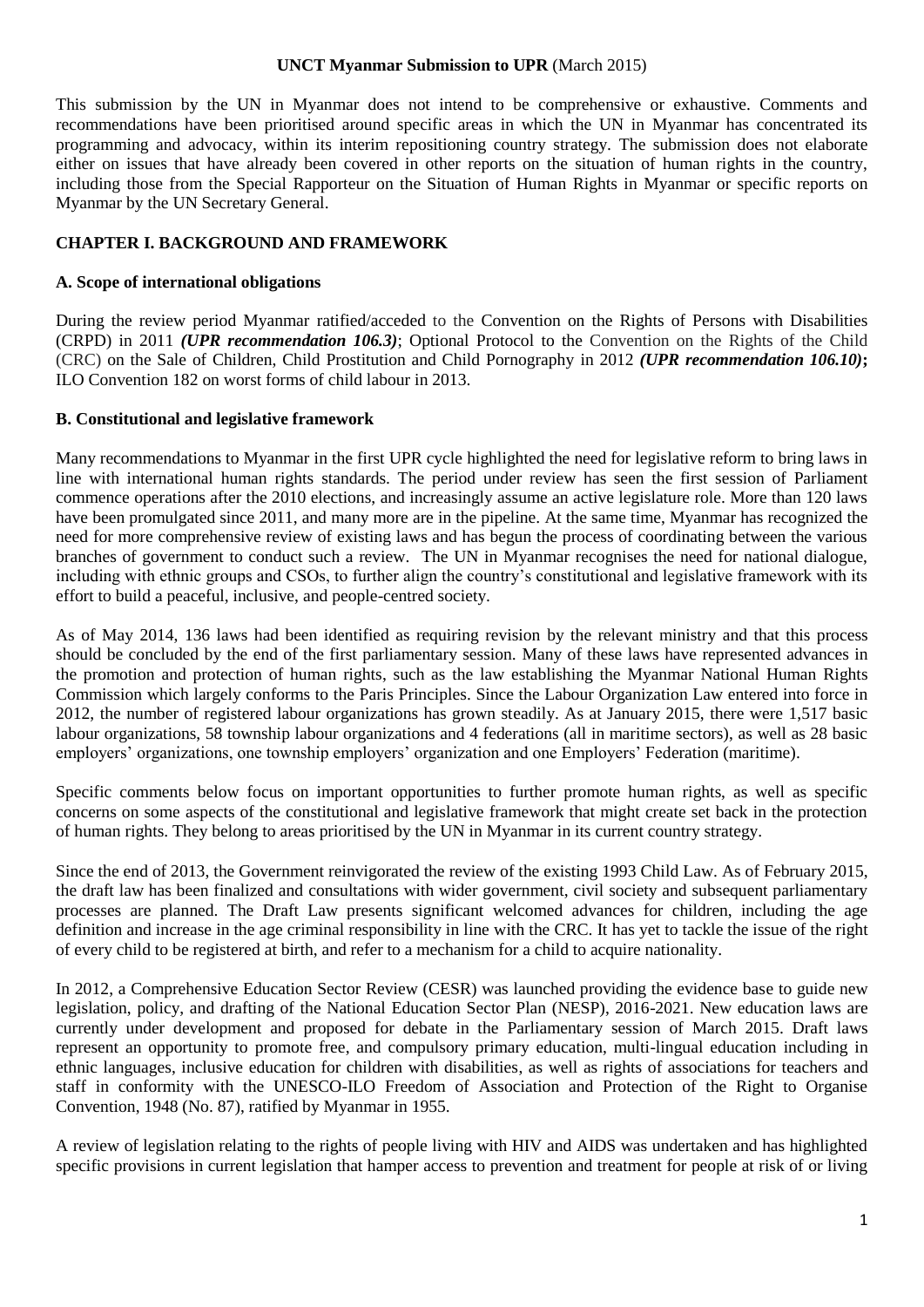with HIV and AIDs, including the current 1993 National Drugs Law which prohibits harm reduction programmes for drug users.

A set of "Protection of Race and Religion Bills" proposed to the Parliament which cover areas on religious conversion, inter-faith marriage, monogamy and family planning have raised grave concerns, including from a child rights and women's rights perspectives, which have been raised by the UN during consultation processes with government and Parliamentarians. The Buddhist Women's Special Marriage Bill restricts the right to marry, and places restrictions only on Buddhist women wishing to marry outside their faith, while placing no such restrictions on Buddhist men; places continued surveillance over non-Buddhist husbands; denies non-Buddhist fathers custody of children under all circumstances. The Bill thus violates the UDHR, the Convention on the Elimination on All Forms of Discrimination against Women (CEDAW) and the CRC, as well as Constitutional provisions on non-discrimination and equality. From a child rights perspective, state control over family planning and birth spacing would impact on the registration of the birth of children, with risks of abandonment of children, an increase in the number of children being admitted into institutional care, infanticide of unwanted children, and discrimination based on sex or disability. It will contravene the CRC which ensures governments work to develop all children to their full potential. From women's rights perspective, it violates women's reproductive rights to decide freely and responsibly on the number and spacing of their children and to have access to the information, guaranteed under Article 16 of CEDAW. Moreover, the focus of the population control bill on particular areas raise concerns that they will be targeted to particular ethnic and religious groups. At time of writing, the UN is informed that the population control bill has been passed by both houses of Parliament separately and due to be considered by the bicameral Parliament.

The 2008 Myanmar Constitution provides for non-discrimination on the basis of sex (Article 348). However, there are other sections of the Constitution that decrease the value of this provision, in particular, Chapter 8 of the Constitution provides that there shall be no discrimination in government appointments, but that "nothing in this section shall prevent appointment of men to the positions that are naturally suitable for men." This provision is applicable to appointments in the army which hampers political representation of women in the government and in the parliament.

#### *Recommendation(s): In accordance with recommendations provided to the Government by the UN in Myanmar,*

*Ratify protocols to international conventions such as the Optional Protocol to the CRC on the Involvement of Children in Armed Conflict; Adopt a comprehensive Child Law that ensures compliance with the CRC and other sources of human rights and humanitarian law; Ensure that guiding principles of CRC, particularly nondiscrimination and best interests principles, are well enshrined in the national Child Law; Include the right in CRC of every child to be registered at birth; include the right of every child to acquire a nationality through appropriate mechanism; Ensure a broad consultation process with civil society; include specific provisions relating to children in armed conflict; after the adoption of the new Child Law, review other legislation (including religious and customary laws)* to ensure coherence; Adopt an education law that clearly spells out the right to free and compulsory education, *inclusive education for children with disabilities, the right to multilingual education ,and the banning of corporal punishment in all education facilities; The right of teachers, staff in educational institutions and university students to form or join organizations, but also to organize their administration and activities and formulate their programmes free from interference by the public authorities must be ensured and implemented. Ensure consistency between the National Education law and the Labour Organization Law; The "Protection of Race and Religion Bills" package be brought in line with international human rights law; Review Chapter 8 of the Constitution to allow for equal representation of men and women in the Parliament Review and amend the 1993 National Drug Law to allow for harm reduction programmes.*

### **CHAPTER II. IMPLEMENTATION OF THE INTERNATIONAL HUMAN RIGHTS OBLIGATIONS, TAKING INTO ACCOUNT APPLICABLE INTERNATIONAL HUMANITARIAN LAW**

#### **A. Equality and non-discrimination**

The following comments and recommendations summarize key issues and recommendations that the UN in Myanmar has prioritised for its programming and advocacy.

#### **1. Birth registration**

Establishment of the Birth Registration Coordination Committee has strengthened coordination between departments and improved service delivery. Successful campaigns in Magwe, Chin and Mon States have been undertaken. The Government has also taken positive steps to harness information and communications technology (ICT) to create permanent records of registered children. Around 1.6 million children - three out of ten children aged under five years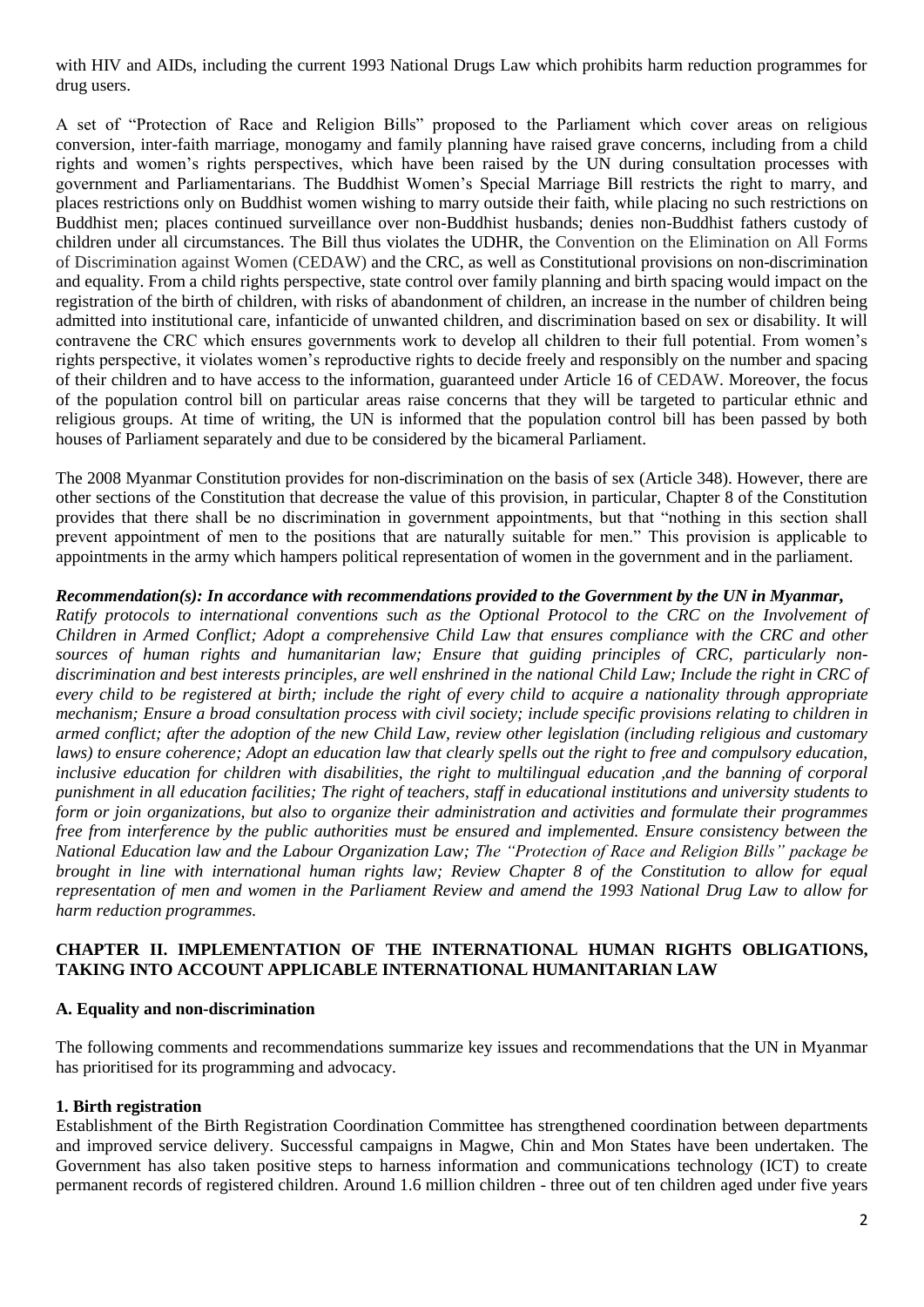- however remain unregistered with services still limited in rural and remote areas and for children born abroad returning to Myanmar.<sup>1</sup> A birth certificate is key for the realisation of other rights such as health and education. It does not trigger automatic acquisition of nationality, which must be considered through a distinct mechanism.

*Recommendation(s): Register all children at birth and provide a birth certificate regardless of ethnicity and place of birth; Designate a Civil Registrar General with overall coordination responsibility; Establish a legal framework for birth registration within a comprehensive system of civil registration.*

## **2. Rights of Ethnic and Religious Groups in Rakhine State**

Rakhine State is the second poorest state in Myanmar and it suffers from decade-long complex humanitarian needs and unaddressed development needs. The populations of Rakhine State have over decades suffered from multiple deprivations and rights violations. Indicators in child health, nutrition, education and water and sanitation are significantly lower than in other parts of the country, across Rakhine State, according to data gathered prior to the 2012 tensions.

Within this context, the group self-identifying themselves as Rohingya and referred to by the Government as Bengali in particular suffer from multiple forms of discrimination. Restriction on freedom of movements and local orders continue to discriminate against Muslim populations, including over 140,000 displaced persons, in Rakhine. Such restriction undermine a broad range of rights such as rights to health, education, protection, privacy and family life, as well as to socio-economic opportunities. They do not apply to other ethnic groups residing in anywhere else in Myanmar. Many of these authoritative directions/instructions issued in the 1990s for northern Rakhine State continue to be applied without a clear legal or judicial basis.

The local orders, which restrict the movement of Muslim populations in northern Rakhine State, as well as the segregation of communities following the 2012 violence has had a negative impact on the ability to access education, particularly for children. In addition, their lack of birth certificates or citizenship status also bars them from attending certain higher education facilities for technical subjects such as medicine, dentistry, paramedical science, nursing, various institutes of technology and computing, as well as the nation's maritime university and aerospace engineering university, among others. The use of villagers for compulsory labour such as road construction, provision of sentry duties and paddy cultivation continued in northern Rakhine State during the reporting period. Not only adults but also children were subjected to forced labour which is mainly demanded by Tatmadaw regiments in Buthidaung as well as a few locations in the northern part of Maungdaw township. Since its creation in 2014, the Border Guard Police has also requested for forced labour in some limited locations. While the use of forced labour has, overall, decreased since the disbandment of NaSaKa in July 2013, the number of villagers used per year still remains extremely high, over 18,000 in the second half of 2013 alone. Of these instances, over 8,500 were children and some 1,900 were between the ages of 5 and 11 years old. There was a further 7,700 recorded incidents throughout 2014, of these some 1,500 instances involving children over 11 years old.

*Recommendation(s): There is an urgent need to address the long overdue challenges and deprivations in Rakhine State through adequate development plans to improve equal access to quality basic services and economic opportunities for all populations in Rakhine State and to adequately address ongoing rights violations; All local orders that specifically target one particular ethnic and/or religious group limiting their basic rights should be revoked with immediate effect; The movement restrictions imposed on ethnic and religious groups in Rakhine State should be revoked with immediate effect, and these communities should be able to travel to earn a livelihood, access healthcare and education; For persons arrested and detained for violating the local orders, the measures must be proportional to the offence, and there should be an avoidance of the use of detention as a mechanism to put pressure on the population for their compliance; Dignified conditions in detention must be guaranteed, particularly cultural and religious sensitive practices, and a respect physical integrity; To end the use of forced labour by government institutions in Rakhine; The local order on marriage in Rakhine State, including the limitation on number of children per married couple, should be revoked with immediate effect; All children must be registered, as an essential form of protection, irrespective of the marital status of their parents or number of children of the parents.*

### **3. People living with HIV and other affected populations**

The 2008 Myanmar Constitution<sup>2</sup> enshrines the 'right to health' for every citizen (Article 367). Contrary to this provision, acts of stigma and discrimination towards people living with HIV (PLHIV), men who have sex with men (MSM), sex workers (SWs) and people who inject drugs (PWID), by health care providers is a common occurrence. This leaves affected communities fearful of accessing health services, further impacting on their health.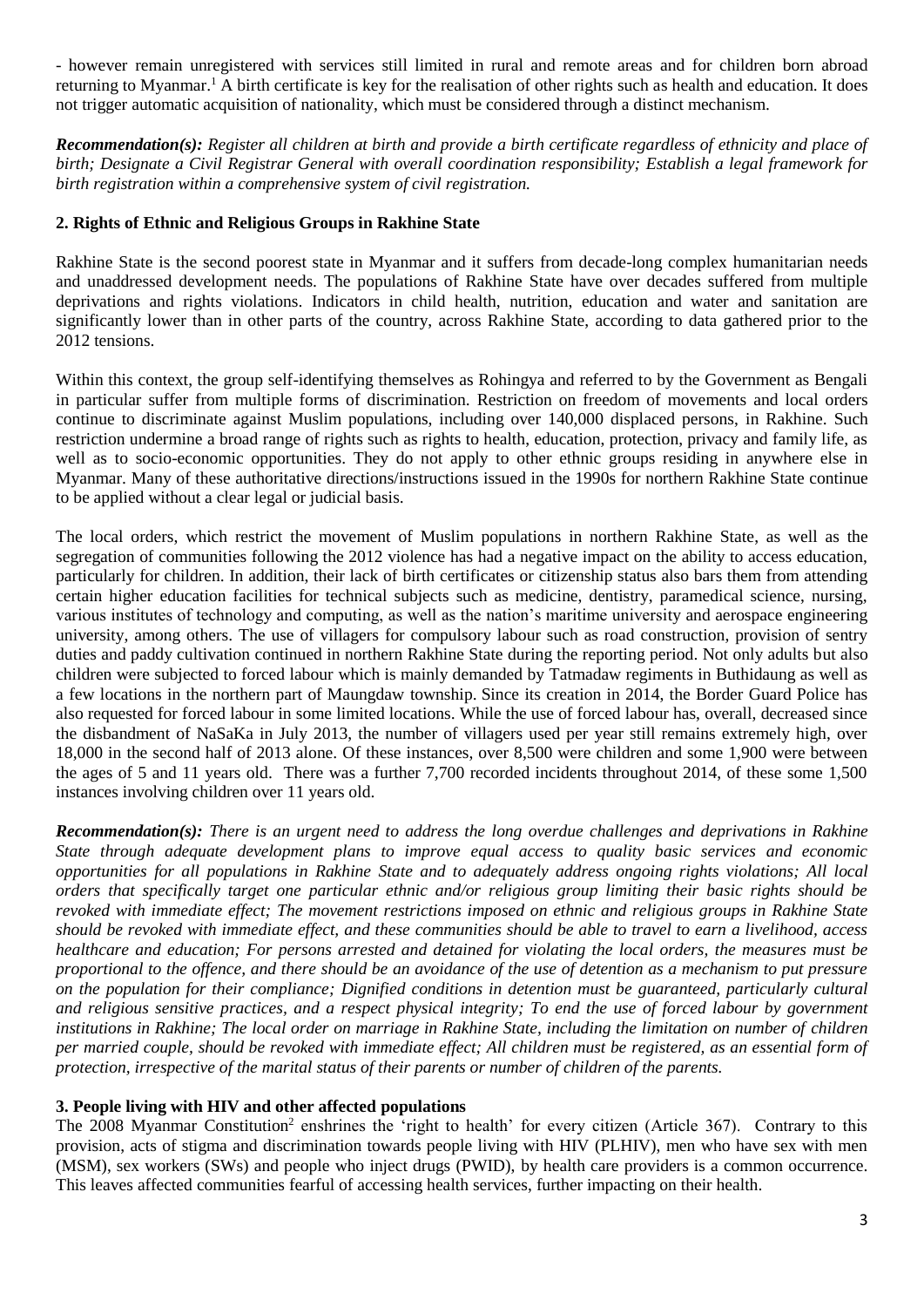Sex workers, men who have sex with men, transgender people and people who inject drugs are subject to frequent harassment, victimisation and difficulties created by law enforcement officer. This includes misuse of laws and corruption. Violence committed by police personnel, including physical, sexual, economic and emotional violence, was the most frequently reported type of violence experienced by sex workers – male, female and transgender.<sup>3</sup> Harassment and instances of violence lead many communities to head underground and not benefiting from prevention programmes. The situation directly increases their risk to HIV infections and further onwards transmission. Sexual diversity group have also been targeted for bullying, harassment and discrimination. Section 377 of the Penal Code, "Of Unnatural Offences", was frequently used to intimidate and extort male and transgender sex workers for free sex, information, money and possessions. The existence of this provision stigmatizes homosexuals and further prevents them from accessing their fundamental rights.

There is no law in Myanmar prohibiting discrimination in the workplace on the grounds of HIV status. Contrary to Article 349 of the 2008 Constitution, which states that every citizen shall have equal opportunity to occupation, trade, business and public employment; PLHIV report denial of employment, being bypassed for promotions and dismissal<sup>4</sup>. Pre-employment testing for HIV and hepatitis B is required by many employers, with no provision for pre or post-test counseling. Some employees are not given sufficient leave to enable them to access health services while others are denied work entitlements such as medical pension as well as termination from current employment. Furthermore, there have been reports of taxi drivers being denied taxi licences following compulsory HIV tests<sup>5</sup>.

*Recommendation(s): Undertake further assessments, systematic recording and documentation of bullying, harassment and discrimination based on gender and sexual orientation of a person; Conduct more activities to raise awareness and to prevent homophobic bullying and discrimination based on gender and sexual orientation in public and private spheres including in schools and institutions<sup>6</sup> ; Repeal/Amend section 377 of the Penal Code; Institution of legal protection for PLHIV in respect of their right to work with no HIV testing condition in employment; Special provision to be made for health insurance rights for employees living with HIV.<sup>7</sup>*

### **4. Gender equality**

One of the most significant initiatives demonstrating the Government's commitment to gender equality and women's empowerment is the development of a 10-year National Strategic Plan for the Advancement of Women (NSPAW) 2013-2022, launched by the Ministry on 3 October 2013. The Department of Social Welfare (DSW) of the Ministry of Social Welfare, Relief and Resettlement (MSWRR) supported by the UN Gender Theme Group (UNGTG) and Gender Equality Network (GEN) began developing this plan in 2010.

The National Strategic Plan for the Advancement of Women (NSPAW) is anchored in the 2008 Constitution of Myanmar, CEDAW and the 12 priority areas of the Beijing Platform for Action, 1995. The goal and objectives of the NSPAW are that "all women in Myanmar are empowered and able to fully enjoy their rights with the support of the Government of the Republic of the Union of Myanmar and that enabling systems, structures and practices are created for the advancement of women, gender equality and the realization of women's rights".

The Plan outlines a set of strategic objectives for women's advancement in the 12 priority areas of the Beijing Platform for Action, 1995 and provides the basis for capacity development and policy and programme formulation and implementation across different areas of women's lives and different government sectors and departments. This has immense potential to ensure that gender equality and women's rights are well addressed in the reform agenda. *(UPR recommendation 105.10)*

Myanmar has achieved gender parity in primary, secondary and tertiary education. The ratio of girls to boys enrolled in primary education, or the Gender Parity Index (GPI), as measured by net enrolment ratio, has increased from 98% in 2000 to 104% in 2010. The ratio of girls to boys enrolled in secondary education has increased from 99% in 2000 to 105% in 2010. However, the overall participation rate in secondary education is still low and inequitable. The gross enrolment rate for secondary education was estimated to be 53% in 2008.

Although the female labour force participation rate has increased, more women than men are found in vulnerable employment in women-oriented sectors and women continue to shoulder the responsibility of unpaid care work, despite their increasing participation in the paid workforce. Further, while the minimum wage law has been enacted to achieve equal wages between women and men, a wide gap remains between men and women in higher ranks of paid employment, with women concentrated in lower ranks and lower-skilled jobs. While women comprise about half of all staff in state administrative organizations and ministries, they are concentrated in lower-level positions. In 2009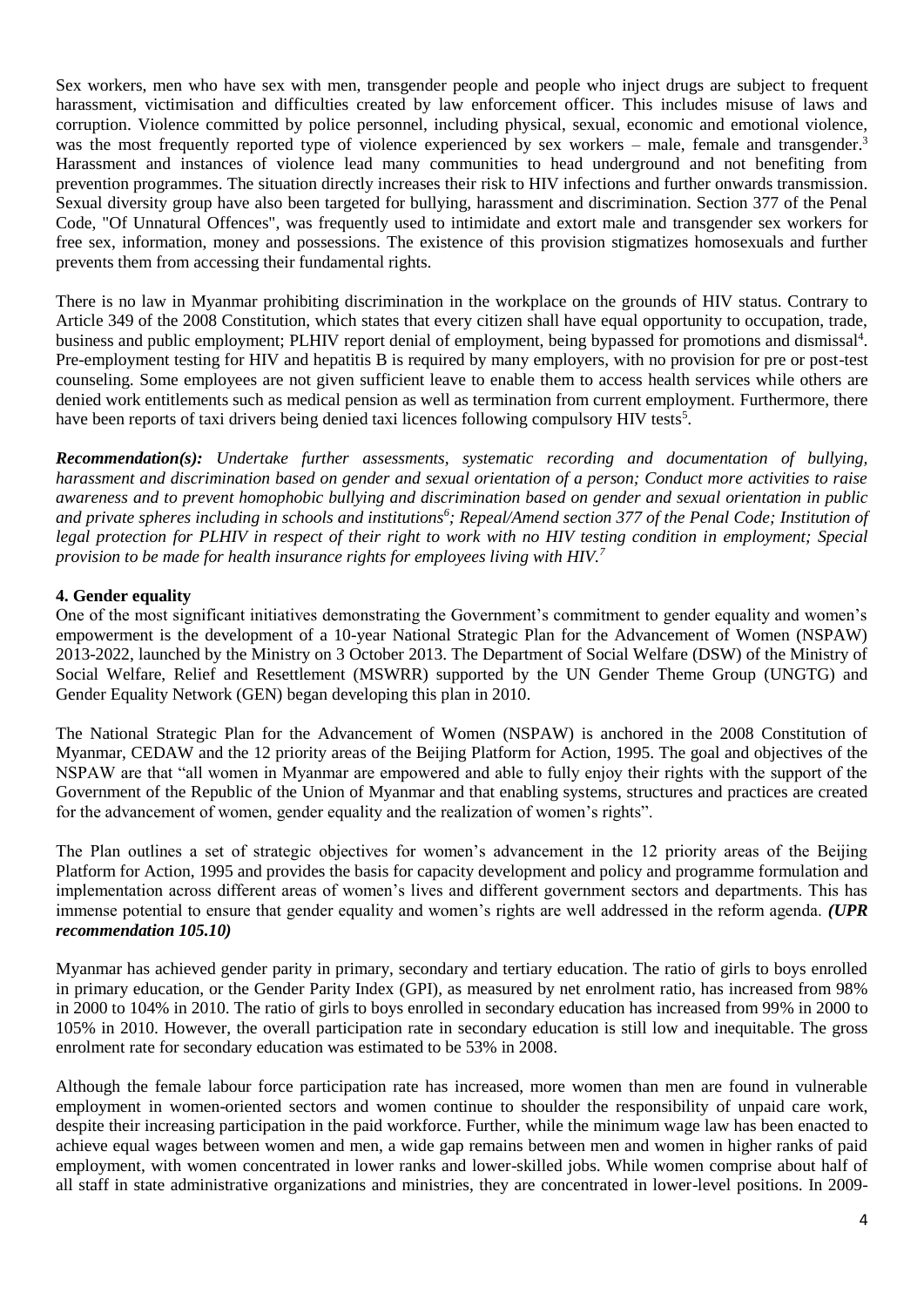2010, women occupied 36 per cent of senior level posts. Disparities in wages also exist between men and women, both as remuneration gap as can be seen in informal sector, and advancement gaps which can be seen in both sectors. Women may be paid less for a same type of job or may not be considered for higher-paid jobs in some fields of work. Considering the gender parity in enrolment at primary and secondary school levels and the larger proportion of women in higher education, the differences in male-female labour participation rates and women's under employment is a concern. While this gap between women's education and employment begs more rigorous exploration, it certainly points to the inadequate realization of women's rights and lack of optimization of women's potential for sustainable human development.

The Government has been promoting women's participation in political and decision making level. The new government has assigned ministerial and deputy ministerial positions to more women. Presently 8 women hold cabinet positions at the Union level. These include 2 women Union Ministers (Union Minister MSWRR and Union Minister, Ministry of Education) out of 36 union ministerial positions and 6 Deputy Ministers - Deputy Ministers in the MSWRR (1); Ministry of Health (1), Ministry of Culture (1), Ministry of Forestry and Environmental Conservation (1), Ministry of National Planning and Economic Development (1) and Ministry of Labour, Employment and Social Security (1). At least 3 of these 6 are non-conventional ministries for women to hold senior leadership positions. Though the ratio of women's participation in the Government Organizations and Ministries is increasing year by year, female employed at Director Level or equal and above post is still low. The rate of female representatives in the respective Hluttaws (Parliament) is still quite low in comparison with other countries in the Region. There is also need to record the situation of women's participation in different levels and sectors in terms of age, race, urban and rural areas.

Women have been adversely impacted by Myanmar's 60 year-old conflict. This includes suffering loss of land and other economic assets, coping with the economic, social, emotional stresses of widowhood and female household headship in crisis, sexual and gender based violence. Women have also contributed to conflict prevention, peace promotion and peace building in numerous ways. However women and their priorities are poorly represented in Myanmar's current peace process.

*Recommendation(s): Provide more and decent employment for women in non-traditional sectors and reduce the responsibility of unpaid care work by introducing labour-saving domestic appliances, public services and promoting a culture of shared domestic responsibility between men and women in the family; Build women's capacity to assume senior leadership positions in the legislature, executive and the security and justice sectors; Increase women's participation in different roles in the current nationwide ceasefire negotiations, the drafting of the framework for political dialogue and the dialogue itself; Incorporate women's priorities in the nationwide ceasefire agreement and in long term peace agreements.* 

## **B. Right to life, liberty and security of the person**

#### **1. Violence against children and women**

The Government has taken steps to address violence against children including through the incorporation of a broader range of abuses against children, including corporal punishment, subject to criminal accountability, in the draft bill of the revised Child Law. The ongoing development of a social work Case Management System by the DSW and planned deployment of government case managers to 27 townships in 2015 will play a crucial role in ensuring a child protection system that identifies and responds to violence. There continues to be a lack of verifiable data on violence against children in Myanmar and reporting remains low due to the sensitive nature of the topic. There is a need for national policy on child protection, and for increased dedicated human and financial resources for prevention and response to violence against children.<sup>8</sup>

To-date, there has been no systematic effort in Myanmar to collect comprehensive national data on the incidence or characteristics of violence against women. However, there are a number of smaller scale studies and surveys on domestic violence that offer valuable data on its prevalence and manifestations. Although there are sections of the 1861 Penal Code which pertain to sexual and gender-based violence, this is not implemented by the Government through the justice system. Section 375 of the 1861 Penal Code stipulates that a man is able to have sexual intercourse with his wife, even without her consent. As such, women are unable to protect themselves against HIV, where a husband may have contracted the infection outside the marriage.

The Government has acknowledged the issue of violence against women in Myanmar and has completed drafting a law to prevent all forms of violence against women and girls that in its current form addresses prevention, protection,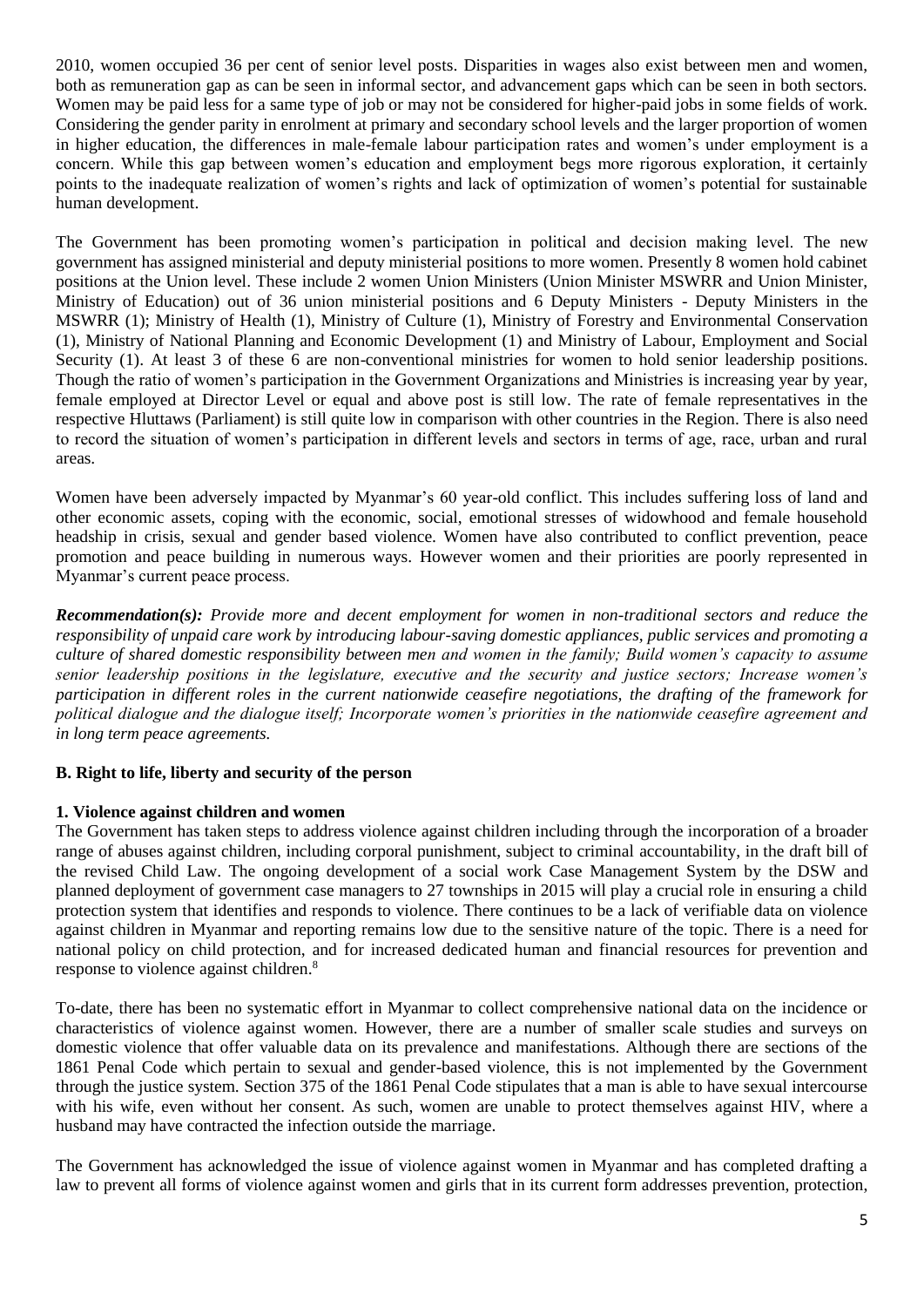prosecution, punishment, redress and reparations. This law will supersede the limited and discriminatory provisions of the Penal Code that govern sexual and gender based violence. Moreover the government aims to improve systems,, structures and practices to eliminate all forms of violence against women and girls and to respond to the needs of women and girls affected by violence under the National Strategic Plan for Advancement of Women (2013-2022). *(UPR recommendation 105.8)*

*Recommendation(s): Develop and implement a national child protection policy; Increase human and financial resources to support the implementation of the government social work case management system; Undertake comprehensive study on violence against children; Adopt and implement Law to Prevent Violence against Women; Make available services to survivors of violence against women.*

# **2. Children and Armed Conflict**

Since the last UPR, progress has been made in areas of identification, discharge and reintegration of child soldiers with the signing, in 2012, of a Joint Action Plan (JAP) with the County Task Force on Monitoring and Reporting (CTFMR), to end the recruitment and use of children in the Government's armed forces. In the period under review, 726 children and young people were discharged. A nationwide public awareness campaign has been critical in informing the general public of the prohibition of recruiting children. There is regular cooperation with the UN and the Tatmadaw has issued a number of clear directives dealing with prohibition of underage recruitment, strengthened recruitment procedures and accountability measures. In addition they have conducted widespread trainings for military personnel and disseminated information across all battalions, leading to increased implementation of the JAP. *(UPR recommendation 106.42, 106.43)* . Despite progress, children continue to suffer from ongoing conflict. The Tatmadaw and seven ethnic armed groups<sup>9</sup>have been listed by the UN Secretary-General as persistent perpetrators of recruitment and use of children. Further details can be found in the Secretary General's report on children and armed conflict.

*Recommendation(s):Continue to engage with all stakeholders to implement the Action Plans to end use and recruitment of child soldiers as well as the Strategic Action Plan to end forced labour by 2015; Systematically identify children in the Tatmadaw, including Border Guard Forces, and release through the official discharge process; Review current recruitment/age-verification procedures to strengthen prevention of child recruitment; Strengthen the legal human rights framework through the inclusion of a robust Children and Armed Conflict chapter into the revised Child Law with a specific reference to the criminalisation of all Grave Violations and ensure prosecution (under military or civil law) of perpetrators of underage recruitment; Ratify the Optional Protocol on the Involvement of Children in Armed Conflict; actively engage with the CTFMR to end and prevent* all *Grave Violations in line with relevant Security Council resolutions and the Joint Action Plan; Secure the commitment of the seven Non-State Armed Groups listed by the S-G's Annual Report on Children and armed Conflict, and support CTFMR engagement with the Non-State Armed Groups, with the aim of developing and signing Action Plans to end the Use and Recruitment of Children.*

# **3. Violations of International Humanitarian Law and the Displaced Population in Kachin**

Following the outbreak of violence between the Kachin Independence Army (KIA) and the Tatmadaw in Kachin State in mid-2011, civilian lives have been lost and some 100,000 people remain displaced in Kachin and northern Shan States across over 130 camps for internally displaced persons (IDPs). The fighting in 2014 resulted in further displacement of thousands of people, in certain cases pushing IDPs to move multiple times. Violations against civilians during outbreaks of fighting include: arrest and torture of young men; villagers taken and used as guides and porters; restricted humanitarian access to civilians; and the killing and maiming of civilians.

*(a) Civilian access to safety and security; humanitarian access-* During clashes between the Tatmadaw and KIA in January 2015, there were several incidents where civilians were denied access to safety and security. Access to affected communities in government-controlled areas has generally been feasible, however international agencies must rely on cross-line missions with permission from the Government and the Kachin Independence Organisation (KIO) to access communities in non-government controlled areas. Often Government approval is not forthcoming or it is conditioned in a way that impacts on the impartiality of such humanitarian missions. Humanitarian access to government controlled areas affected by conflict has at times been denied.

*(b) Torture; killing and maiming of civilians-* Several reports were received in 2013 regarding allegations of torture and ill-treatment against civilians while in detention and/or under interrogation by fighting parties. Several reports were also received between 2013 and 2014 of civilians, including medical personnel while providing assistance to soldiers, being maimed and/or killed as a result of the fighting between the Tatmadaw and KIA.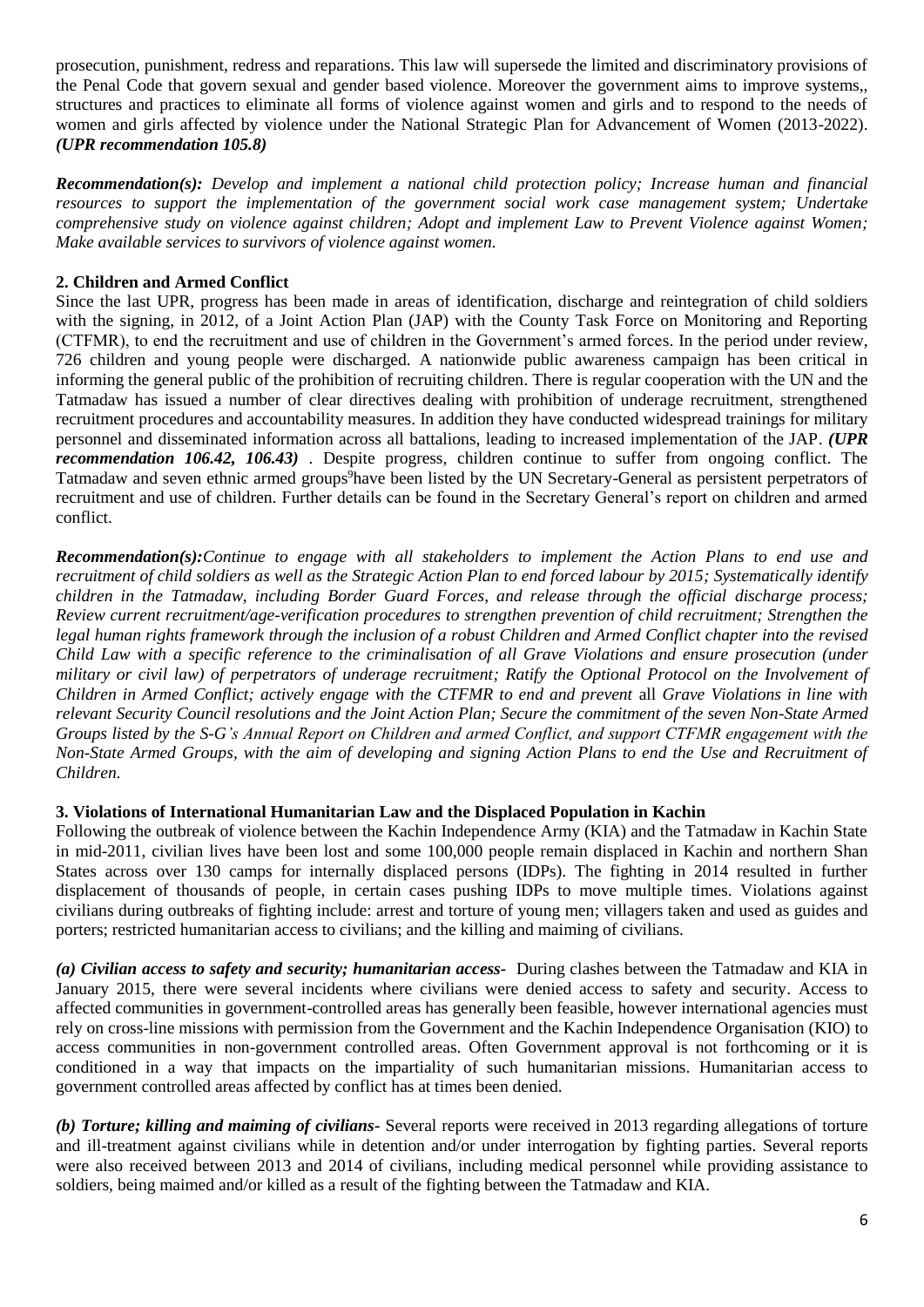*Recommendation(s): Urgent and decisive steps must be taken by the Government to prevent further displacement; Ensure that civilians are protected during conflict, that civilians are distinguished from combatants without the use of torture and arbitrary arrest; Urgent measures must be taken by the Government with all institutions across the country to combat the uses of forced labour through the strict application of the existing law<sup>10</sup> as a standard practice and culturally, in order to achieve the JAP by the end of 2015; Greater awareness against the use of forced labour according to the law and international standards must be implemented to ensure authorities understand their responsibilities, and for the public to know their rights.*

# **C. Administration of justice, including impunity, and the rule of law**

# **1. Children in contact with the Justice System**

Increased cooperation has been noted with UNICEF and other partners to provide trainings for the judiciary, police and law officers (prosecutors). *(UPR recommendation 104.9, 104.38)* However, with an exception of some childfriendly policing training modules, most of the capacity building efforts have not yet become part of state-owned capacity building plan to contribute to specialization of the justice system professionals. The jurisdiction of two existing juvenile courts in Myanmar extends only to cases of children in conflict with the law in two cities<sup>11</sup>, leaving child victims and witnesses within the same areas, and other children elsewhere in the country under the jurisdiction of general courts. The Child Protection Task Forces created by the Myanmar Police Force under its anti-trafficking police division remain understaffed and without clearly defined responsibilities.

The 1993 Child Law sets the minimum age of criminal responsibility (MACR) at 7 years – too low in light of international law and best practice standards.<sup>12</sup> Mechanisms related to age verification for persons in contact with the law, and procedures of nationality confirmation for victims of trafficking identified in other countries remain complicated and lengthy, potentially denying children procedural and fundamental rights, and pose significant protection risks, such as statelessness and family separation in case of trafficking victims.

*Recommendation(s): Set MACR at 12 years as per CRC Committee recommendation; Allocate human and institutional resources to ensure further specialisation of all pillars of the justice system, and increase geographical access to specialized institutions and practitioners; Define criminal justice/rule of law strategy and mainstream childfriendly justice principles in all justice reforms; Enshrine in the revised Child Law the principle of using detention for juveniles as a measure of last resort, for the shortest period of time possible; Improve procedures of age verification, and collaborate with ASEAN member states in the format of existing regional cooperation mechanisms to strengthen, harmonize and expedite procedures of nationality verification for trafficking victims.*

## **2. Access to Justice and Fair Trial standards**

Many criminal defendants continue to be unrepresented, and yet criminal cases constitute the majority of the caseload of the courts. Currently there is only limited state-funded legal aid provided in cases which could attract capital punishment, and most legal assistance is provided by private lawyers and civil society organizations. In January 2015, a Legal Aid bill was introduced to parliament purporting to give effect to the UN Principles and Guidelines on Access to Legal Aid in Criminal Justice Systems. Positively, the draft includes a focus on priority measures for children and disabled persons. The UN in Myanmar submitted comments on the bill. Current legal aid providers have expressed concern about potential negative effects of imposing mandatory registration requirements that would limit the activities of current non-government service providers.

### *Recommendation: Expand the scope of state-funded legal aid services and ensure protection for current nongovernment services, especially those provided for women and vulnerable groups.*

Since 2013 the judiciary and the Office of the Union Attorney General have both significantly increased their cooperation with a range of UN and other international assistance providers on capacity development, including in their institutional programmes for new recruits and regular refresher courses. Guest lectures on human rights and rule of law principles, right to counsel and other access to justice issues, are becoming more commonplace and are beginning to feature in institutional training curricula. In November 2014, the Supreme Court published its first Strategic Plan for 2015-2017 that prioritizes improving judicial integrity, independence and fairness, as well as ensuring greater public access and awareness. In practice, costs, social stigma and fear of engaging with state institutions continue to affect women and vulnerable groups such as children, sex workers and ethnic minorities<sup>13</sup> Public trust in courts and police remains very low, whereas local authorities such as township administrators and village tract or other community leaders often play a central role in resolving disputes. There are reports of high levels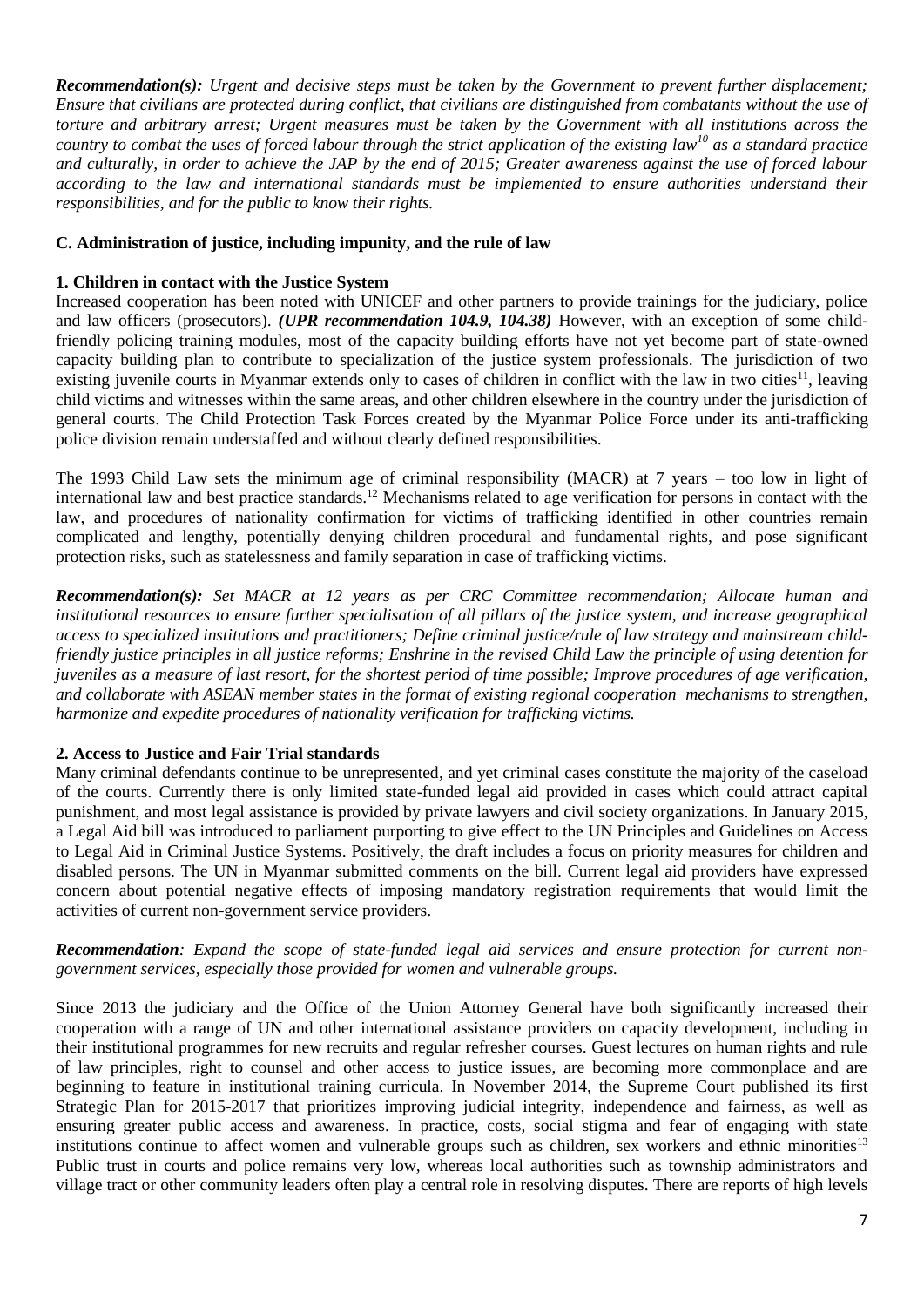of sexual and gender based violence and discrimination which remain unaddressed by formal and informal justice systems.

*Recommendation(s): Incorporate human rights principles into justice-sector core training programmes for new recruits and current justice officials, including local administrators and community leaders; Increase the number of women police officers and develop police capacity to address gender-based violence and improved awareness of human rights standards; Review measures to safeguard judicial independence and accountability.*

### **3. Accountability mechanisms**

There is limited opportunity for independent or judicial review of administrative decisions that impact on fundamental rights. These include the land registration system, in which widespread reports continue of arbitrary seizure of land and property and disproportionate impact on ethnic minority rural communities<sup>14</sup>. Although the 2008 Constitution reintroduced a system of constitutional writs, to date this has rarely provided an effective remedy as many applications to the Supreme Court are not admitted.

*Recommendation(s): Institute an accessible judicial review process for administrative decisions, including in relation to Land Management Committee decisions.*

Although there has been encouraging progress since March 2011 towards ending the 50 years of civil war, particularly through the signing of bilateral ceasefire agreements with most of the ethnic armed groups, there has been no progress in establishing accountability mechanisms or norms for the military. In the 2008 Constitution, the military remains outside of civilian control and accountability mechanisms.<sup>15</sup> Allegations of human rights violations committed by security personnel which remain unaddressed is a continuing concern in areas where armed conflict continues, particularly in Kachin and northern Shan State (including Kokaung region), as well as in areas where armed conflict has ceased but a heavy military presence remains. Impunity is also of particular concern in Rakhine State.

*Recommendations: Ensure prompt, thorough, effective, independent and impartial investigations into allegations of human rights violations, and ensure that perpetrators are prosecuted and punished with penalties appropriate to the gravity of the acts, and victims provided with redress; Ensure that complainants alleging human rights violations by the military do not suffer reprisals, including criminal prosecution.* 

#### **D. Right to privacy, marriage and family life**

Refer to comments in Chapter I, B. and Chapter II , A.2.. In addition:

#### **1. Alternative Care for Children**

In 2014, the Government launched a national awareness-raising campaign on the importance of family based care for children, and the harmful impacts of institutional care. It was further announced in May 2014 that no new orphanages will be allowed to register in Myanmar. New, improved provisions on adoption have been drafted for the Child Law as well as inclusion principles of alternative care and the requirement of registration of residential care facilities. Alternatives to institutional care do not currently exist in Myanmar. Adoption is rarely practiced and is poorly regulated. Absence of options, combined with a lack of family support at community level often leads to children being unnecessarily placed in institutional care: 17,322 children in 217 registered residential care facilities in 2010 increased to 21,791 children living in 227 registered facilities by 2014<sup>16</sup>. There are many more children living in unregistered facilities, although the total number of institutions and the number of children therein is unknown. If enacted, the proposed Bill on Family Planning introducing birth spacing, will increase risks of child abandonment and placement in institutional care.

*Recommendation(s): Appropriately regulate and resource family-based alternative care options; Regulate existing residential care facilities; Strengthen the national adoption system and revise relevant legislation accordingly (1993 Child Law and 1941 Kittima Adoption Law).*

#### **E. Freedom of Movement**

Refer to comments made under Rakhine, Kachin, conflicts.

#### **F. Freedom of religion or belief, expression, association and peaceful assembly and the right to participate in public and political life**

#### **1. Freedom of Religion**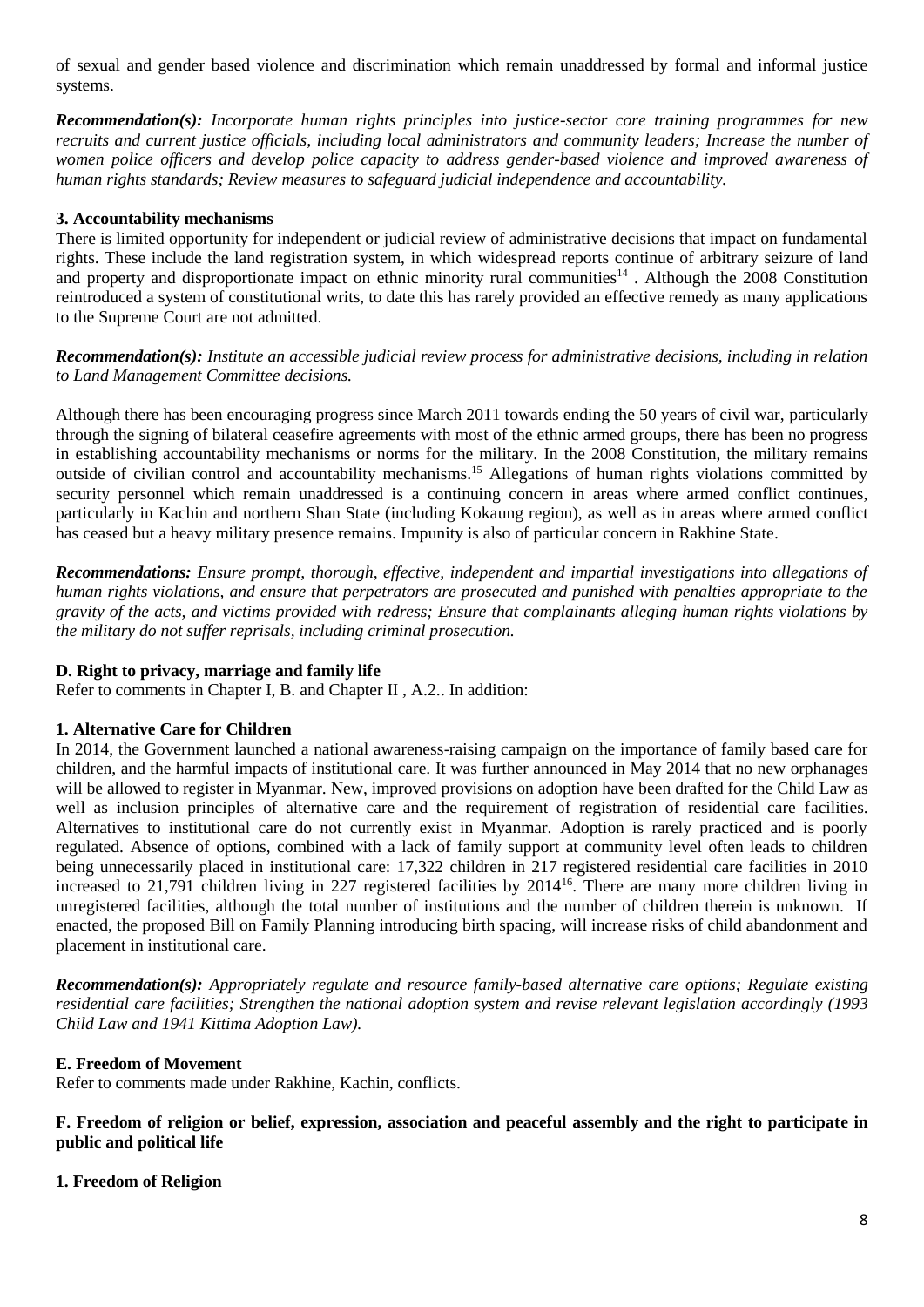Since the violence in Rakhine in June 2012, Township Officers have been issuing curfew orders prohibiting gatherings of more than 4 people and prohibiting movement on public streets after certain hours. These curfews restrict the freedom of religion of Muslims as religious gatherings in mosques of more than 4 people are banned under the curfew. The curfew was lifted in Sittwe in the week of 8 September 2014 but remained in place elsewhere. In addition, Village Administrators are obliged since January 2013 to collect signatures from mullahs of mosques and madrassas assuring that they will not teach without obtaining prior permission resulting in many mosques and madrassas remaining closed. Renovation and construction of religious buildings continues to be controlled, and needs to be explicitly authorized in accordance with the local orders.

*Recommendation(s): All local orders in Rakhine limiting freedom of religion of Muslims should be revoked with immediate effect.*

### **2. Freedom of Association**

The main challenge in the application of the Labour Organization Law entered into force in 2012 are the registration procedure for peak representation of employers and workers bodies; and legislature review with respect to the establishment of industrial relation procedures, the dispute resolution processes and the protection of elected representatives required.

See also comments on Education Law in Chapter I. B.

*Recommendation(s):Review the legislations in respect of the registration of the peak employer and workers representative bodies, management of labour disputes, and provide protection to the elected representatives of the* labour organizations; An additional legislation be developed providing a framework for the building of sound *industrial relation* 

### **3. Right to Peaceful Assembly**

Despite an increase in democratic space since the democratic transition in March 2011for people to exercise their right to peaceful assembly, there is still some way to go before the right can be considered as upheld in accordance with international human rights standards, as described in the report from the Special Rapporteur on the situation on Human Rights in Myanmar.

The 2011 Law on the Right to Peaceful Assembly and Peaceful Procession<sup>17</sup>, which is the core relevant legislation which regulates this right, falls below international standards<sup>18</sup>. Other laws being used to violate the right to peaceful assembly include section 188, 505 (b), 295, 295 (a) and 333 of the Penal Code. On 10 March, more than 100 students and other protestors were arrested following their participation in demonstrations in Letpadan, in the southern Bago Region of Myanmar calling for amendments to the National Education Law. There are further recent cases in 2014 and 2015 particularly involving land rights activists where both the Law on the Right to Peaceful Assembly and Peaceful Procession and the Penal Code were used to stifle their right to peaceful assembly.

*Recommendation(s): Amend the Law on the Right to Peaceful Assembly and Peaceful Procession to bring it into line*  with international human rights standards, including replacing the prior authorization procedure with a system of *voluntary notification; Cease from using existing laws to restrict the right to peaceful assembly beyond what is permitted under international human rights law; Cease from using existing laws to criminalise the exercise of the right to peaceful assembly, particularly the detention and imprisonment of persons in this regard;*

The Myanmar Police Force has been keen to engage with the international community to support its efforts towards reform and modernization. This includes training with the EU on crowd management, with OHCHR on human rights standards in relation to policing, and with UNDP on dialogue skills. *(UPR recommendation 104.9, 104.38)* Nevertheless, concerns remain over the excessive use of force by the Myanmar police in managing protests, including protests against verification exercises in Rakhine State, student protests calling for reform to the National Education Law, and at the Letpadaung copper mine, which resulted in the fatal shooting of one person and injuries to several others. International standards state that force employed in crowd management situations should be proportional and the minimum necessary to achieve a legitimate policing objective. Intentional lethal force is permitted only when strictly unavoidable in order to protect life.

*Recommendation(s): Continue engagement with the international community, including through training programmes with the EU and OHCHR, to help ensure that law enforcement officials do not use excessive or disproportionate force when managing protests; Ensure that instances of possible excessive or disproportionate use of*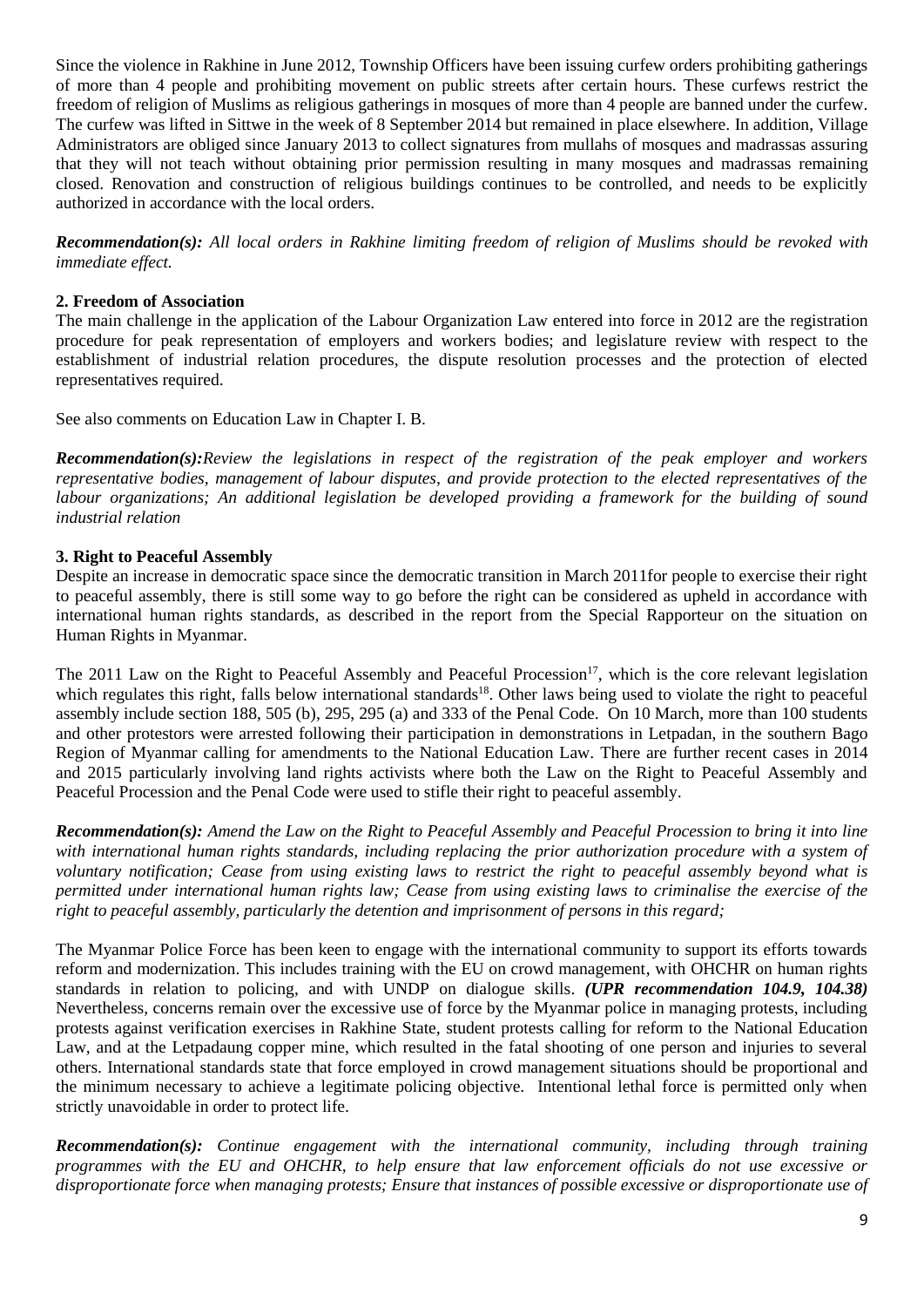*force are investigated promptly and impartially, and perpetrators of excessive use of force are held to account, including within the command chain of the Myanmar Police Force.* 

### **4. Freedom of expression**

Since March 2011, there have been important improvements in respect for the right to freedom of expression in Myanmar, and some local communities report an improved ability to raise complaints.<sup>19</sup> For instance, the media environment is much freer following the abolition of pre-publication censorship and the launching of private newspapers. There are also increases in reporting on disputes and seeking of various governance institutions for resolution.

Still, large percentages of population that feel reserved in sharing their views. views. $20$ Specific changes t need to take place in order for these improvements to continue to the point where Myanmar is upholding the right to freedom of expression in accordance with international human rights standards. Outdated defamation, trespassing and national security laws must be amended and not be used to criminalise acts of investigative journalism. In 2014, 10 journalists were imprisoned under such laws. People who speak out against Buddhism being used as a tool for extremism and nationalism are particularly vulnerable to violations of their right to freedom of expression and other rights, including liberty.<sup>21</sup> A level of fear and uncertainty remains for other persons in Myanmar expressing opinions critical of State authorities, including over the fast expanding social network sites.

*Recommendation(s): Take steps to avoid the criminalization and imprisonment of journalists, which creates a climate of fear and uncertainty within the media, and to instead develop processes of self-regulation including through mediation by an independent media council; To cease from using existing laws to criminalise the exercise of the right to freedom of expression, including views critical of public officials.*

### **G. Right to work and to just and favourable conditions of work**

In addition to comments on people living with HIV (Chapter II, A), the following issues are of particular attention.

### **1. Forced labour**

The Government signed in 2012 a Strategic Joint Action Plan with the ILO to eliminate the use of forced labour by 2015. Cases of forced labour, including underage recruits, continue to be raised from across the country, with 781 reported since the last report, the majority of which have been verified occurring within the reporting period. Of these, 195 cases were received since 2014 alone. Forced labour in public works continues to be a significant problem, involving compulsory labour contributions, fines or both, as well as difficulties associated with the issue of land rights and confiscation. Forced labour incidents continue to remain high in conflict affected areas, with cases of portering, sentry duty, forced recruitment, displacement, and trafficking still being received.

#### **2. Child labour**

While child labour is highly visible in both rural and urban settings, there is currently no verifiable data on numbers of working children. The issue of child labour is increasingly recognised, however, as a key human right as well as development issue for the country. In line with its obligations under ILO Convention 182 on worst forms of child labour, the Government together with the ILO, UNICEF and other stakeholders have been working together to establish a multi-stakeholder technical working group (TWGCL) on child labour. The identification and hazardous list of work to be prohibited for children below18 is one of the identified priorities of the TWGCL. Enforcement of labour legislation, especially in non-formal sectors, constitutes a considerable challenge. The legal frameworks, including the definitions of child ,child labour, and its worst forms, and the minimum age to retain employment are inconsistent with the international law. The ongoing labour law revision provides an opportunity to address inconsistency of legal framework on child labour. The government has proposed to extend the free compulsory education to middle (secondary) school level which is a positive development.

*Recommendation(s): In line with CRC, ILO Convention 182 and other applicable international law, raise the minimum age of employment for children in Child Law and other specialized legislation and prohibit employment in worst forms of labour; Ensure that the minimum age of child employment is aligned with the end of compulsory schooling at a secondary school level, establish a list of Hazardous work, and provide a suitable legislative framework for reintegration of child labourers into the education system.*

#### **H. Right to social security and to an adequate standard of living**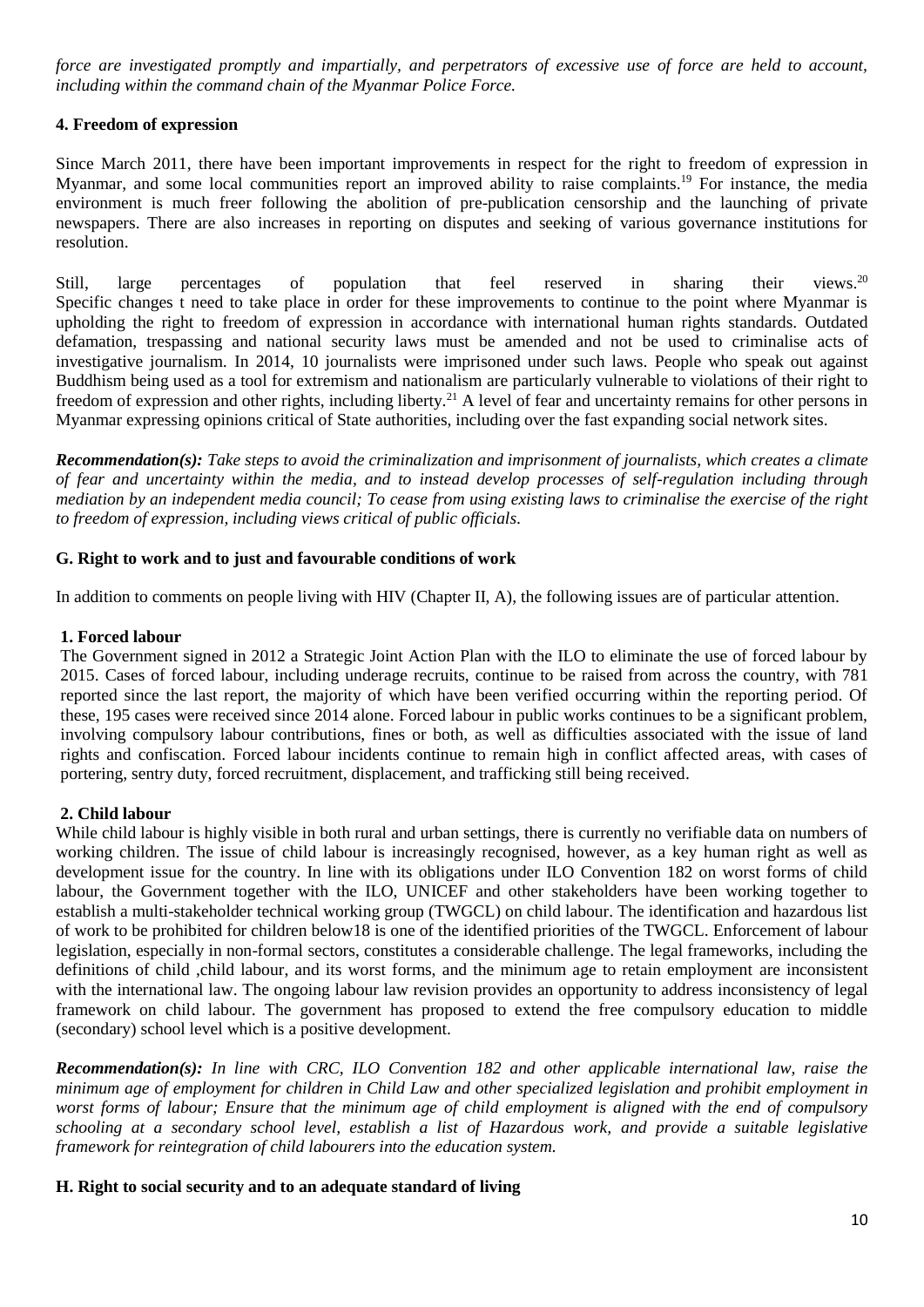Realising the rights to health and education as provided for in the Myanmar Constitution has been challenging. Official figures indicate that26% of the population lives below the poverty line – with a higher prevalence in rural areas.<sup>22</sup> Recent revisions of the data produced a higher poverty estimate and suggested that between 70% and 80% of the population are clustered around the poverty line.<sup>23</sup> With increased investment by private business and rapidly increasing GDP, there is a significant risk of growing income inequality if social security policies are not in place to play a redistributive function.

A Social Security Law was adopted in 2012 which significantly extends the number of contingencies covered (i.e. old age, disability, survivors, unemployment, and housing). It also opens the possibility to register for workers in the informal economy. Still, the law provides at this stage only contributory schemes which have proven difficult to access for poor and vulnerable households across countries worldwide. Since 2013, there has been a high-level commitment towards Universal Health Coverage (UHC) from the part of the Government. However, few mechanisms exist to properly relief households from the burden of health expenditure and from the vulnerability to catastrophic health expenditure.

A national social protection strategy was approved by the Government in December 2014<sup>24</sup>, with the aim of ensuring a wide redistribution of the increased wealth of the country, and a strong input to poverty reduction through a universal approach to social assistance.<sup>25</sup> The strategy encompasses 8 flagship programmes which would ensure social assistance to the most vulnerable groups throughout the life cycle. *(UPR recommendation 104.13, 104.14)*

*Recommendation(s): Allocate adequate funding and ensure rapid implementation of the strategy as a comprehensive response to current social and economic vulnerabilities; Systematically deploy the required 6,000 government social work case managers to deliver integrated social protection services.*

# **I. Right to health**

A significant number of people perceive service delivery in health care has improved. The main reasons for improvement include new/upgraded health facility, increase in numbers of health staff including attitudinal improvements, better availability of drugs and reduced costs in accessing health services<sup>26</sup>.

High rates of immunization coverage<sup>27</sup> and the introduction of new vaccines<sup>28</sup> are key initiatives that will have a significant impact on reducing under 5 mortality and morbidity. *(UPR recommendation 104.17, 104.47)* However, access to immunization is problematic in hard-to-reach and conflict-affected areas. Access to improved water supply is 86% nationwide; sanitation is 77%, with open defecation at 5%. Despite this progress, however, diarrhoea rates for children under 5 have not substantially reduced.<sup>29</sup>Under 5 mortality rate and neonatal mortality rates for Myanmar are 51 and 26 (per 1,000 live births) respectively.<sup>30</sup> Interventions that would have maximum impact for new-borns in need are those that are offered in health facilities. However, only 36% of all deliveries are conducted in facilities.<sup>31</sup>Family planning is recognised as critical to saving lives, protecting mothers and children from death, ill health, disability, and under development. However, in Myammar, contraceptive prevalence rate remain 38 % (Fertility and Reproductive Health Survey (FRHS) 2007) and unmet needs for contraceptives is 17.7 % (FRHS 2007) resulting persistent high maternal mortality ratio by 200/100,000 births (UN Inter-Agency Estimate 2010).

The existing health system has yet to improve in quality and coverage to adequately serve all the needs of the population. Though investment in health has increased over the last few years, Myanmar's spending in health is the lowest in the ASEAN region and among the lowest in Asia, rising from 1% of the total budget in 2011/12 to about 3% in 2014/15<sup>32</sup>.71.3% of total health expenditure is currently borne by households in the form of out-of-pocket payments to health facilities. According to a number of surveys conducted in recent years, catastrophic health expenditure seem to have a significant incidence, especially among the most vulnerable.

Despite tangible progress, maternal and child under-nutrition is still one of the biggest health and socio-economic development problems.<sup>33</sup> About 1 in 3 children below 5 years of age are stunted; 7.9% are dangerously thin.<sup>34</sup> The national average hides disparities among states.<sup>35</sup> In the northern part of Rakhine State it is estimated that 27,700 children aged 6-59 months are acutely malnourished, of which 4,400 suffer from severe acute malnutrition (SAM)<sup>36</sup>. In 2013, the Government joined the global 'Scaling up Nutrition' (SUN) movement as part of the country's strategy to reduce under 5 child mortality, as well as the Zero Hunger Challenge.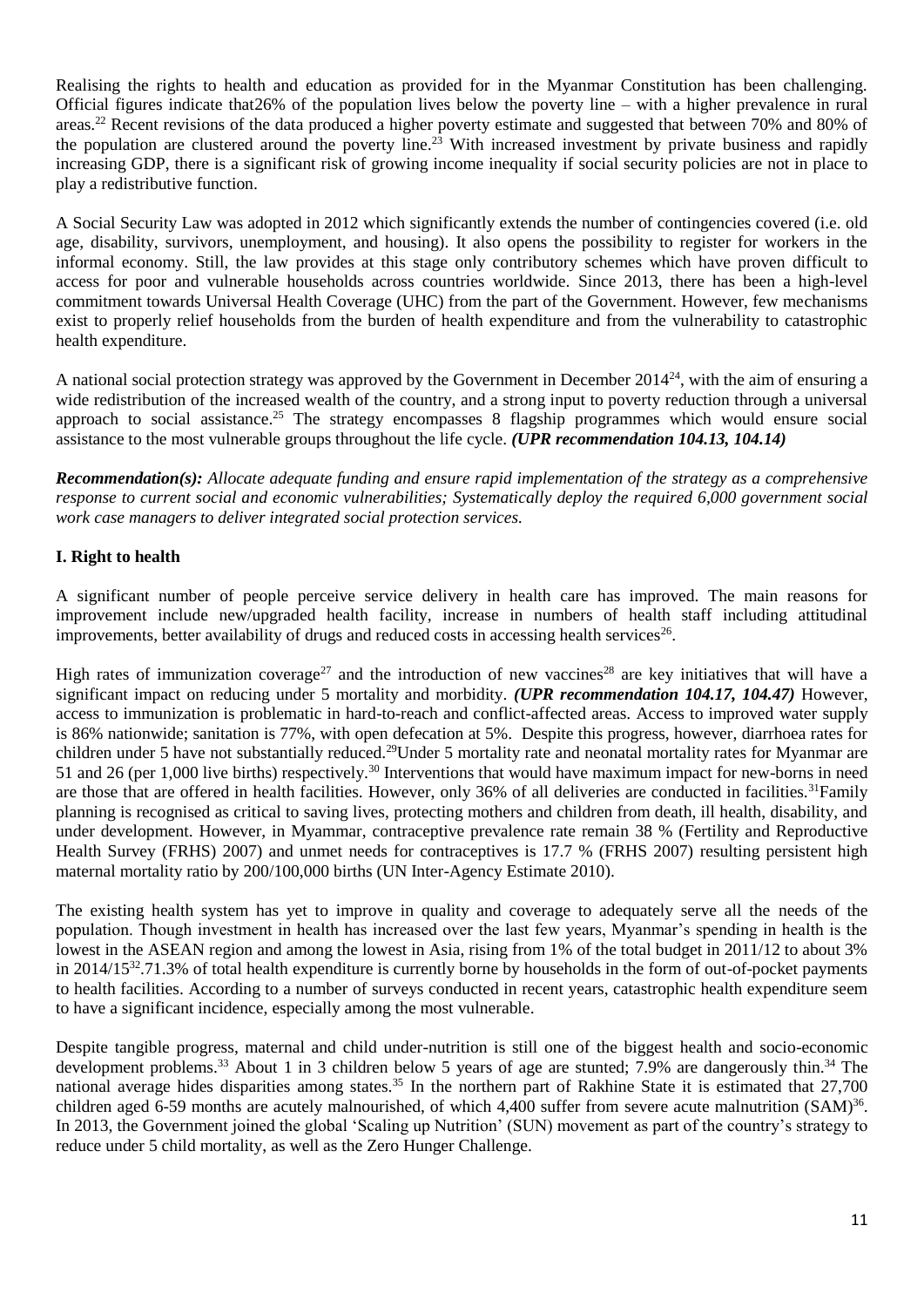*Recommendation(s***):** *Establish high level ministerial coordination for one SUN implementation plan under the Zero Hunger Challenge; Increase investments in the SUN plan; Establish national standards for water supply in line with global criteria; Match the level of investment that other Asian developing countries have committed to the health sector by allocating 6-8% of expenditure to health; Reduce out-of-pocket expenditure on health and the incidence of catastrophic health expenditure.*

Lack of access to free or affordable water and sanitation continues in many areas, although some communities report improvements in government service provision in recent years.

Adolescents (10-18 years of age) are not able to provide consent for HIV prevention, testing and treatment services, which denies their right to health. There is limited information and education on sexual and reproductive health and rights for young people. Restrictive laws, policies and law enforcement practices in Myanmar continue to be a barrier to safeguarding young people's right to health. This includes parental consent requirements to access HIV testing and other services; laws that criminalize same-sex conduct, sex work and drug use that are enforced against young people; and police conduct such as confiscation of condoms and syringes, extortion, harassment and arbitrary detention of young people. This also leads to a high number of unwanted pregnancies and unsafe abortions among young girls. According to FRHS 2007, abortion is highest in the youngest age group 15 to 19 years amounting to 11.4 % of total pregnancies of that age group.

*Recommendation(s): Ensure not only a young person's right to the highest attainable standard of health (including access to health services such as HIV prevention, counseling, testing and care), but also to privacy, autonomy, protection and to liberty and security.<sup>37</sup>*

Slow scale up of services for women and children living with HIV denies the right of every woman and child to health and to life. The services that need to be scaled up to reach universal coverage are: PMTCT, ART for children and adults, HIV testing and counselling, and prevention services (including adolescent friendly services).<sup>38</sup> Children affected by HIV (including children infected), are more likely to be in poor health and often unable to have access to health services compared to children not affected by HIV.

### *Recommendation(s): Universal health coverage needs to be promoted to cover 70-80% of cost for health services.*

In many areas of the country, PLHIV still do not have adequate access to medicines for treatment of opportunistic infections (OI). This is in contravention of their right to health.<sup>39</sup>Currently there are not enough treatment opportunities and drug treatment centres. Some drug treatment centres are located too far from the people that need them<sup>40</sup>. In Kachin State, where drug use is an epidemic, drug treatment is not available for most drug users. Besides, people who inject drugs (PWID) also living with HIV are not on the priority list among service providers to receive Anti-Retroviral Treatment (ART), partly due to on-going stigma but also to a conviction that they will not adhere to the treatment regime. It is also partly because decentralized ART centres are not linked with other health services such as Harm reduction drug treatment centre, Prevention of mother to child transmission of HIV and TB programme. While there is no data of the number of PWID receiving ART, it is widely believed to be low.<sup>41</sup>It is also recognised that people who are arrested, jailed and confined to prison do not have adequate access to full treatment, care and support including access to the tools of harm reduction such as condoms, and clean needles and syringes. HIV-positive sex workers who are arrested may not be able to access or continue ART while in remand or serving a prison sentence, which is a risk for the development of drug resistance.<sup>42</sup> UNAIDS with UNODC, development partners, including PLHIV, PWID, and other civil society representatives are currently supporting the Ministry of Home Affairs' effort to amend the 1993 Narcotic Drugs and Psychotropic Substances Law, aiming for a more rights based approach by focusing on treatment model rather than a punitive one.

## **J. Right to education**

In addition to comments made under the draft Education Law, it should be noted that gender parity has been achieved at primary and secondary school, with girls outnumbering boys at tertiary level. A national Education reform agenda is underway. And a national Early Childhood Care and Development (ECCD) Policy was launched in 2014 to address the current shortcomings, including low ECCD coverage, with only 22% of children, mostly in urban areas, having access. The Ministry of Education has taken on budget responsibility to print text books for all children and to make primary education free and compulsory. *(UPR recommendation 104.17, 104.47)*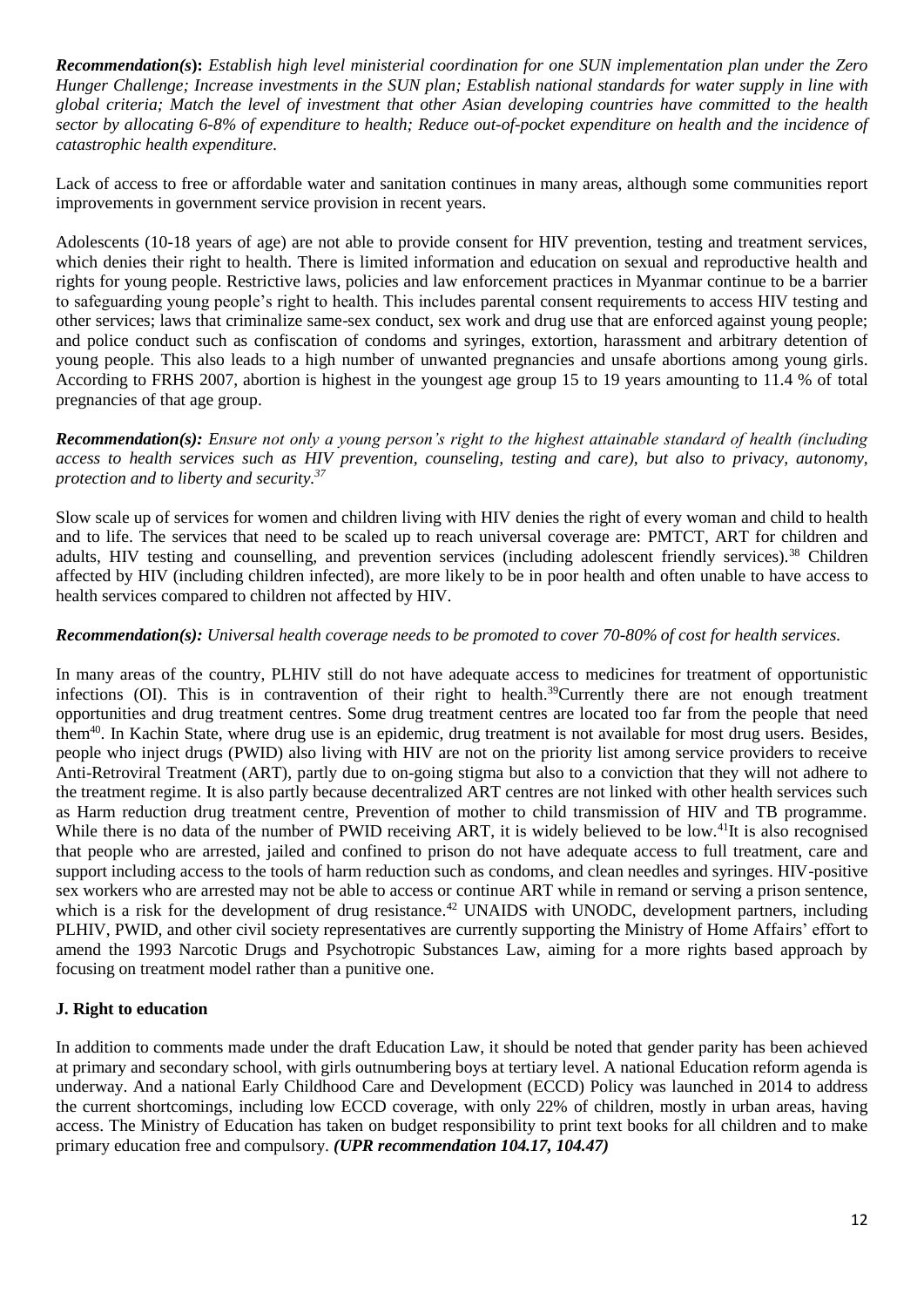Education is the sector where people perceive most strongly that some positive change has taken place. The main reasons cited include better/new education facility, increased number of primary school teachers and improvement in teaching methods<sup>43</sup>.

Despite progress and commitments there are still many challenges. It is estimated that over one million children are out-of-school; over half of these are at primary level. Less than 70% of primary school age children complete a full course of primary education at the correct age<sup>44</sup>. Out of every 100 children entering primary school, only about 20 go on to finish lower secondary school. Government spending on education has risen from about 4% of the total budget in 2011/12 to about 6% in 2014/15, however, it still remains the lowest in the ASEAN Region and among the lowest in Asia.

*Recommendation(s): Renew focus on improving the quality of education to attract children to stay in school; Strengthen the Education Management Information System for tracking children who are out of school; Expand Non-Formal Primary and Middle-school Equivalence Programmes nationwide and increase flexibility to offer children out of school a second chance for education; Increase funding and strengthen institutional arrangements to expand coverage and improve quality of ECCD services, especially in rural areas; Match or exceed the level of investment that other Asian developing countries have committed to the education sector.*

## **1. Inclusive consultations and respect for academic freedom**

The government is developing policies and programmes to improve education in collaboration with the international community. However these processes need to include broad based and genuine consultations with all stakeholders. The spirit of consultation and participation constitutes one of the cornerstones of human rights. It also requires that peoples are able to engage in free, prior and informed participation in policy and development processes that affect them. It is necessary to consult all stakeholders on issues that affect them especially in the case of the marginalized and ethnic minorities. The often low status of teachers is also linked to a lack of clear government policy and vision.

*Recommendations(s):Inclusive consultations with teachers, parents, children and youth in education and management of schools and universities and participation in further decision-making relating to all aspects of education policy and policy implementation especially for marginalized and minority populations; Teaching needs to*  be regarded as a profession with all aspects of the preparation and employment of teachers free from any form of *discrimination and working conditions that best promote effective learning and enable teachers to concentrate on their professional tasks.* 

## **L. Persons with disabilities**

Following ratification of the Convention on the Rights of Persons with Disabilities (CRPD) in 2011, the Government launched a National Plan of Action for Persons with Disabilities (2010-2012). Myanmar has committed to implementing the Incheon Strategy to 'Make the Right Real' (2013-2022). In 2014, a new Law on the Rights of Persons with Disabilities was presented to Parliament for approval. *(UPR recommendation 104.21)*

Of the estimated 2% of the population living with a disability in Myanmar, 300,000 are children under the age of 16.<sup>45</sup> Three out of five children aged 6-15 with disabilities have never attended school, and less than 1% are enrolled in mainstream schools.<sup>46</sup> There are limited health and rehabilitation services. No early identification and certification mechanisms are in place, making it particularly difficult to create a registry of persons with disabilities, and define eligibility criteria for social protection interventions. New education laws currently under discussion do not adequately reflect the principles of inclusive education for children with disabilities, including the right for children with disabilities to learn together with other children, in compliance with the CRPD.

*Recommendation(s): Ensure rapid and smooth implementation of the Law on the Rights of Persons with Disabilities, focusing on establishment of inter-ministerial mechanisms to increase access to services; Earmark funds for disability services; Establish access to mainstream education services and employment for persons with disabilities.*

#### **M. Minorities and indigenous peoples**

See under headings A, D, E, F, J, N and O regarding affected rights of ethnic and religious minority groups in Rakhine State.

#### **1. Right of minorities to enjoy their culture, and to use/teach/learn their own language**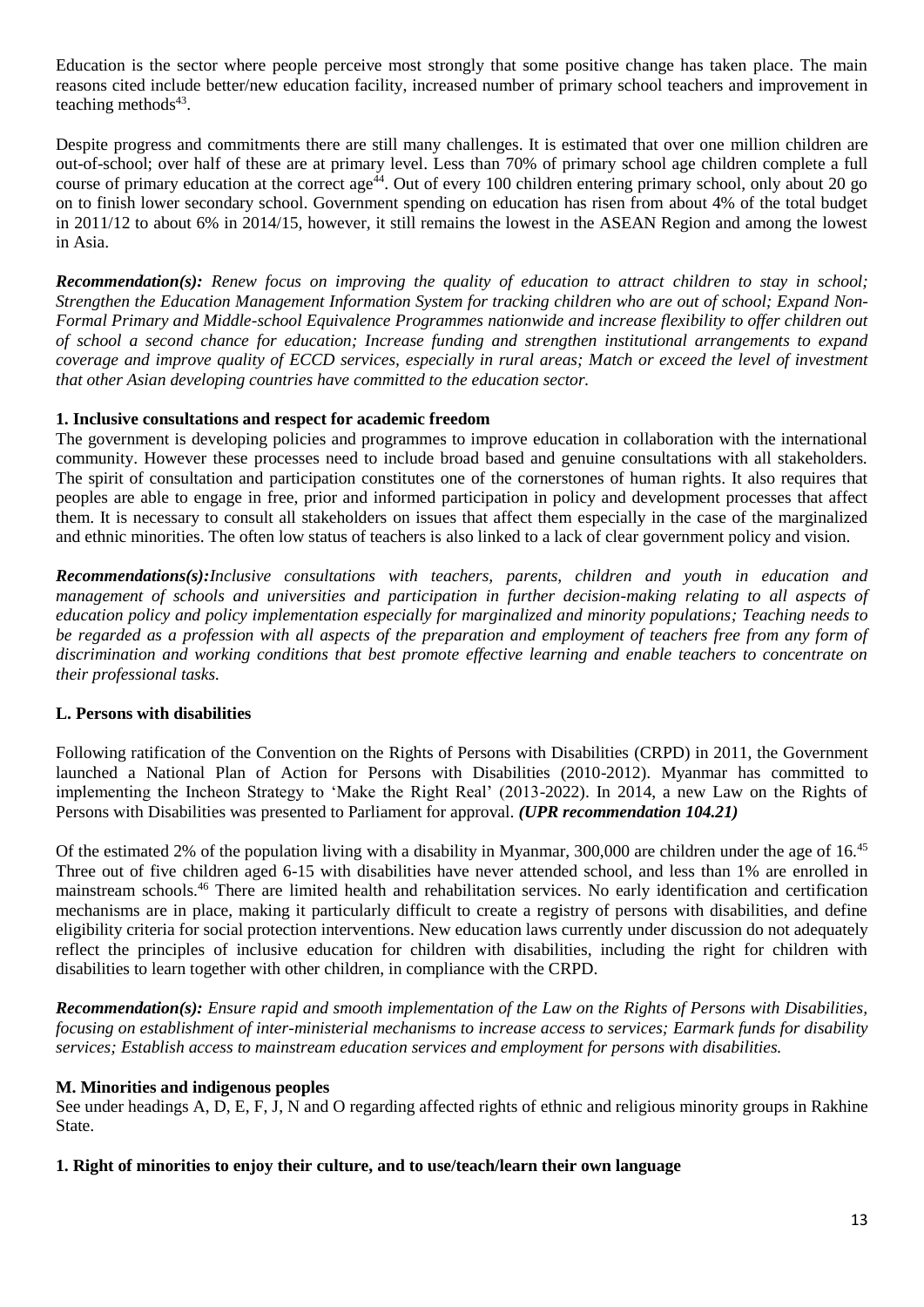The use of the mother tongue promotes peace and diversity in a multi-ethnic society such as Myanmar with positive long-term benefits regarding learning achievement, cognitive development, school retention and community engagement in the school. There needs to be clarity in the National Education Law around the use of mother language in consultation with ethnic minorities, and a clear understanding of and distinction between language as a medium of instruction and as a subject of study at different stages in the school cycle.

*Recommendation(s):Multi- lingual education approach, which promotes achievement of literacy in the mother tongue.* 

# **N. Migrants, Refugees, Asylum seekers and Stateless persons**

# **1. Statelessness and Citizenship Verification**

Several initiatives were launched during the reporting period to ensure that citizens have access to citizenship documents. The Moe Pwint operation from 2011 and still ongoing in 2015 targets persons who do not have access to citizenship documents, ensuring that household lists and citizenship scrutiny cards are issued to persons automatically entitled to citizenship as one of 135 ethnic groups recognized by the Government as being indigenous to Myanmar. Persons of mixed parentage or not within the 135 ethnic groups are not generally covered in this operation.

The 1982 Citizenship Law is however not consistent with Myanmar's international obligations in a number of areas. The provisions relating to the acquisition of citizenship do not comply with the prohibition of discrimination on the grounds of race. While there are procedures for persons outside the 135 ethnic groups to apply for citizenship, the criteria are demanding, and there is evidence that the law has been applied in an arbitrary and discriminatory manner during the reporting period. Several groups, including those who self-identify as 'Rohingya' as well as other ethnic minorities, continue to be at risk of statelessness and were commonly unable to access citizenship during the reporting period.

Myanmar is responsible for ensuring the right of every child to acquire a nationality under the CRC. Discharging this responsibility requires the establishment of safeguards against statelessness in nationality law. The 1982 Citizenship Law does not contain a protection to ensure the acquisition of Myanmar citizenship by children who are born in Myanmar and do not have a "relevant link" to another State and consequently do not acquire any other nationality. As a result, statelessness in Myanmar continues to increase as stateless parents have stateless children. This gap in the law and its implementation also extends to abandoned children whose parents are unknown. Accession to *1961 Convention on the Reduction of Statelessness* and its implementation in national law would further cement every child's right to acquire a nationality under the CRC.

*Recommendation(s): Revise the 1982 Citizenship Law of 1982 so that it grants citizenship on the basis of objective criteria which conform to internationally binding legal standards prohibiting racial discrimination, ensures the child's right to a nationality, takes steps towards the reduction of stateless persons as well as preventing further cases of statelessness occurring in the future in accordance with Myanmar's existing international legal obligations; Accede*  to both the 1954 Convention relating to the Status of Stateless Persons and the 1961 Convention on the Reduction of *Statelessness; On the basis of these and other measures develop a national plan to end statelessness by 2024.*

A pilot citizenship verification process for the stateless population in Rakhine commenced in July 2014 in Taung Paw displaced camp in Myebon, Rakhine. By the end of 2014, only 209 persons had received citizenship and they had not been afforded the rights of citizens.<sup>47</sup> Instead, they are confined to the displaced camp with limited services. The citizenship verification process was rolled out from January 2015 across Rakhine, following the conclusion of the pilot. In January 2015, a letter was sent to camp and village leaders requesting the names of persons interested in applying in a verification process of 'Bengalis'. A majority of the stateless population self-identify as 'Rohingya', which was not permitted, and limited numbers of persons had applied by the end of March2015. In addition to this, prohibitive procedures were applied in January and February 2015, including a lengthy application form, high costs and the requirement to travel to apply.

On 11 February 2015, President Thein Sein declared that the temporary registration cards, held by people without citizenship who legally reside in Myanmar, will expire on 31 March 2015. They are to surrender their cards and invited to apply for citizenship. This decision affects some 590,000 temporary registration card holders country-wide, most of them in Rakhine. It is still unclear what the consequences are for those who are not willing to go through the citizenship verification process.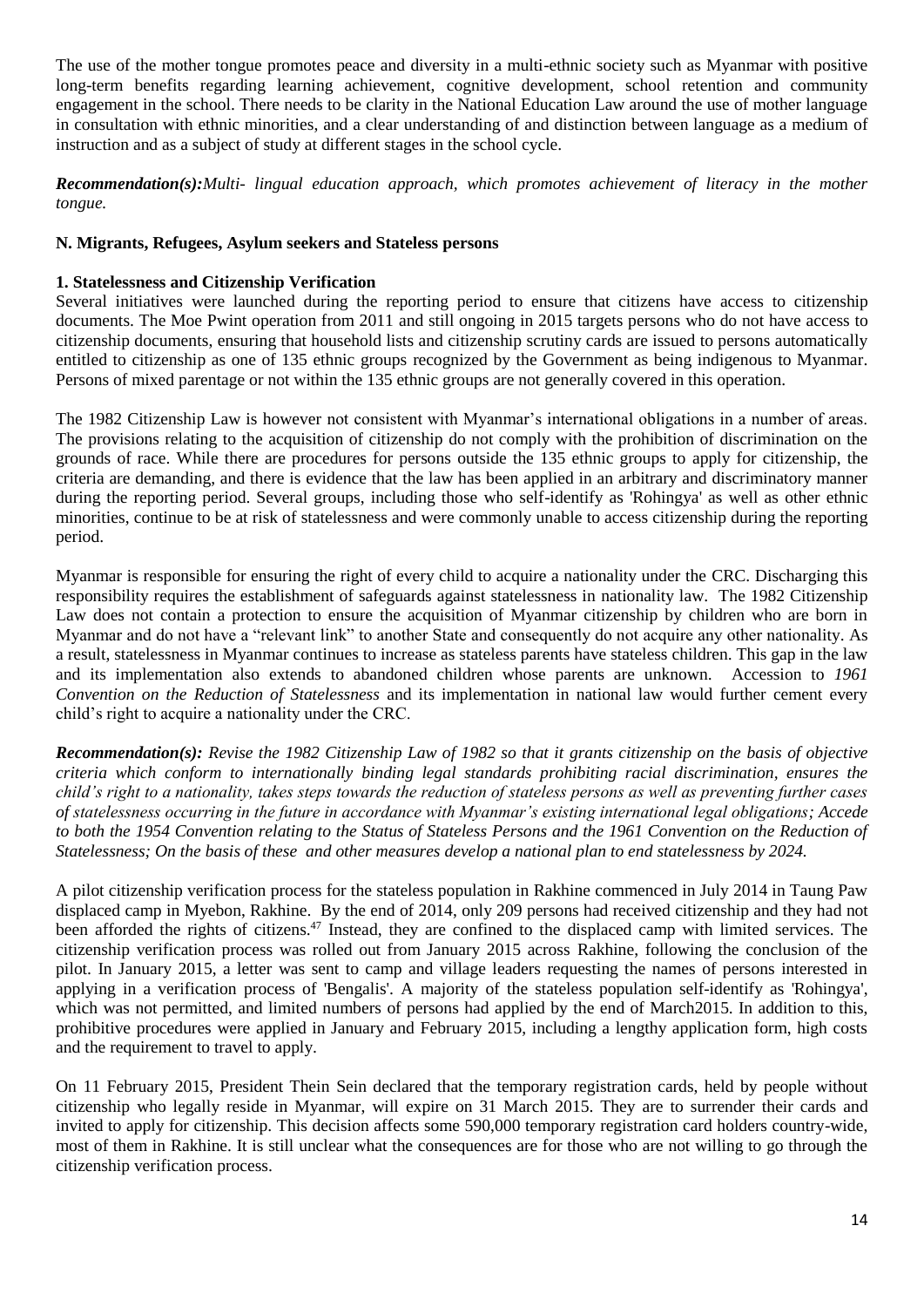*Recommendation(s): The application process for citizenship under the citizenship verification exercise should be voluntary; Applicants should be informed of the law and practice relevant to the citizenship verification procedure, with no punitive measures for those who do not elect to participate or do not receive citizenship; Safeguards should be put in place to ensure that there is no deterioration of stateless persons' legal status or rights, including their residency status as a result of the verification procedure.*

### **2. Civil Registration**

There was some progress on the issue on 28 November 2014, when Myanmar joined 44 States in the Asia Pacific in adopting a Ministerial Declaration with the goal of achieving universal Civil Registration and Vital Statistics ("CRVS") systems by 2024. The Declaration contains express references to the importance of the civil registration for the protection of displaced populations and in preventing statelessness. However, birth registration nation-wide remains unharmonised. Also refer to comments made under Birth Registration and Rakhine.

### **O. Internally displaced persons (IDPs)**

Myanmar continues to experience protracted conflict and displacement in Kachin, northern Shan, and Rakhine States. A total of 238,380 persons have been displaced since the conflicts began in 2011 and 2012, respectively. This includes almost 95,000 children<sup>48</sup> who have been deprived of consistent access to basic services, including their right to health, education, and life-sustaining necessities such as adequate and nutritious food, clean water, and hygienic sanitation facilities. In Kachin/Northern Shan, IDP children in government controlled areas (GCAs) are typically enrolled in the nearest government-run school, however, the influx of additional students has not been matched by a commensurate increase in teachers; schools are over-crowded which affects the quality of learning for both IDP and non-displaced children. In Rakhine State, IDP children are only able to access education through temporary learning spaces (TLS), the majority of which provide emergency non-formal education in two subjects (mathematics and Myanmar language) for two hours a day. Primary education coverage has increased to 70% for displaced children; however, fewer than 10% of secondary school-aged children are accessing education.

Continued conflict and impediments to humanitarian access are likely to impede the reach of the ongoing state measles and rubella immunization campaigns in Kachin, northern Shan and Rakhine States. In Rakhine camps there are no safe delivery rooms, and the inability of IDPs to travel safely to an appropriate health facility has led to severe difficulties for pregnant mothers.

*Recommendation(s): Ensure that the priority humanitarian needs of all internally displaced children and families are met and support equitable delivery of services to all affected populations; Internally displaced persons should enjoy, in full equality, the same rights and freedoms under domestic law as do other persons in their country.*

#### **P. Right to development, and environmental issues**

#### **1. Land rights**

Land ownership and land confiscation problems remain a huge challenge for the Government to be solved and protests by farmers, including women farmers and women's rights groups, landowners and activists continue across the country and continuous arrests of activists, land owners and farmers under various charges are observed. The Government repeatedly use violent crackdowns on peaceful protesters in cases like the Letpadaung Copper Mine Project and the Migyaungkan land grab, failing to negotiate with the protestors. The Farmland Investigation Commission set up by Pyidaungsu Hluttaw are processing complaints on land issues and the Land Utilization Management Central Committee chaired by the Vice President and other Land Utilization Management Committees at different levels are dealing with confiscated farmlands and other lands in country. However, the functions and procedures of the Committees at different levels and their mechanism needs more clarity, transparency and public awareness. The draft National Land Use Policy is a positive step taken by the Government to tackle land rights issues but there are concerns of the lack of protection of small scale farmers especially women and minority ethnic peoples in relation to land tenure, use and development.

*Recommendations*: *Ensure thorough, fair and independent investigation into land confiscation problems and the return of land to original land owners; Ensure clarity, transparency, accountability and thorough public awareness and consultation on claiming back lost land and on new development and business projects that require land taking; Ensure all-inclusiveness and thorough public consultation in drafting and regulating laws relating to land reforms and ensure the protection of land rights of small scale farmers, women farmers, rural and ethnic people in relation to land tenure, land use, development and management.*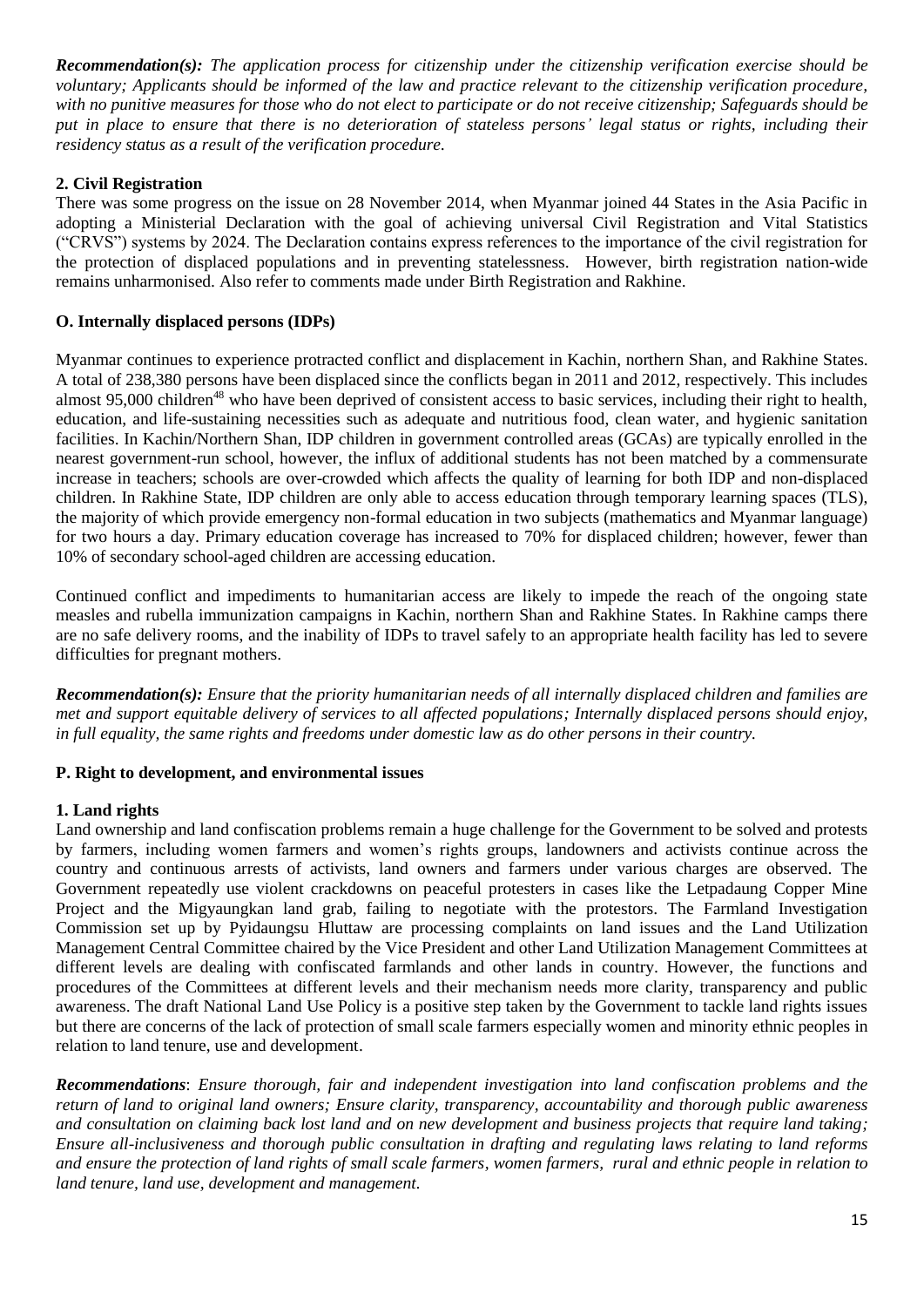#### See also comments and recommendation under Chapter II.A.2 with respect to development needs in Rakhine State.

of the Union of Myanmar; 2008.

<sup>3</sup>All participants reported experiencing at least one type of violence by police personnel. *Sex Work and Violence in Yangon, Myanmar: Understanding Factors for Safety and Protection (draft report December 2014)*

4 Ibid.

5 Ibid.

<sup>6</sup>Department of Medical Research, Yangon, Lower Myanmar. 2015. Multi-level risk and protective factors and HIV-related risk behaviors among young men who have sex with men. Yangon: UNESCO

<sup>7</sup>National HIV Legal Review Report: review of Myanmar's legal framework and its effects on the access to health and HIV services for people living with HIV and key affected populations. Yangon: UNAIDS, UNDP, Pyoe Pin; 2013, pg 29

<sup>8</sup>The Ministry of Social Welfare, Relief and Resettlement received just 0.081% of the national budget in 2014-15.

<sup>9</sup> In addition to the Tatmadaw, there are seven non-state armed groups listed by the UN Secretary-General as being "persistent perpetrators" in the recruitment and use of children in Myanmar. They are:(i). Democratic Karen Benevolent Army (DKBA); (ii) Kachin Independence Army (KIA); (iii) Karen National Liberation Army (KNLA); (iv) Karen National Liberation Army Peace Council; (v)Karenni Army (KA); (v1) Shan State Army South (SSA-S); and (vii) United Wa State Army (UWSA).

<sup>10</sup> Village tract or Township Administration Act 2010

<sup>11</sup>Yangon and Mandalay

<sup>12</sup>The existing draft of the revised Child Law also envisages improvement of legal guarantees for child perpetrators, victims and witnesses in the justice system and introduction of diversion as an alternative to criminal justice proceedings.

<sup>13</sup> UNDP research on access to justice, forthcoming. UNDP Local Governance Mapping reports.

<sup>14</sup>For example, 63% of urban households versus 25% of rural households received a land use certificate for the land they farmed: UNDP Local Governance Mapping, Chin (p.52, 58)

<sup>15</sup>Article 20 (b) provides the military with "the right to independently administer and adjudicate all affairs of the armed forces" and article 445 states that, "No proceeding shall be instituted against the said [previously ruling] Councils or any member thereof or any member of the Government, in respect of any act done in the execution of their respective duties", effectively providing immunity for any ongoing or past human rights violations that may have been committed. <sup>16</sup>The Situation of Children Living in Residential Care Facilities in Myanmar' (2011), Department of Social Welfare and UNICEF (p5- residential facilities statistics)

<sup>17</sup>Adopted in 2011 and amended in 2014.

<sup>18</sup>By i) Requiring prior authorization for peaceful assemblies from local authorities, with no means of appeal; ii) Providing local authorities with wide discretion in applying a range of restrictions which are not recognized under international law; iii) Providing for criminal sanctions against those involved in peaceful assemblies, including prison sentences.

<sup>19</sup>UNDP Local Governance Mapping reports

<sup>20</sup> UNDP Local Governance Mapping reports: Out of about 3000 people interviewed, some 40% of people surveyed stated that they feel completely free to say what they want. It is also found that gender differences are not large in freedom of expression, but fewer women feel free to say what they want and more women are cautious about what they want to say in public. 36% of women compared to 40% of men surveyed stated that they feel completely free to say what they want.] <sup>21</sup>U Htin Lin Oo is currently in pre-trial detention in Monywa prison, Sagaing Region following a speech he gave at a literary event in October 2014 in which he criticized the political use of Buddhism. He has been charged under section 295 (a) of the Penal Code, which prohibits "deliberate and malicious acts intended to outrage religious feelings," and section 298, which bans uttering words with deliberate intent to wound religious feelings.

<sup>22</sup> Integrated Household Living Conditions Assessment (HILCA, 2009-2010)

<sup>23</sup> Despite these revisions, no new comprehensive assessment on poverty has been conducted since the 2009-10 HILCA report.

<sup>24</sup>In 2014, the Government of Myanmar, under the leadership of the Ministry of Social Welfare, Relief and Resettlement, conducted a social protection assessmentbased national dialogue with the UNCT in order to identify policy gaps and make concrete proposals for the development of a national social protection floor, as per the ILO Social Protection Floors Recommendation (No. 202), 2012, embedded in a strategic plan.

 $^{25}$  The programmes include cash transfers to pregnant women and children up to 2 year of age (covering the first 1,000 days of life), a progressive extension of benefits to all children up to 15 years of age; a cash transfer to children and adults with disabilities; public work programmes for unemployed adults; and a social pension of elderly above 65 years of age. The strategy includes the promotion of a system of integrated social protection services – through the opening of singlewindow units at township level, and the recruitment of 6,000 social workers

<sup>26</sup> UNDP Local Governance Mapping Reports: Out of more than 5000 people interviewed by the UNDP local governance mapping more than 50% of the respondents perceive improvements in health with more/better infrastructure (49%), more health staff (30%), more availability of medicines (30%), reduction in health costs (29%) and improved attitude of staff (29%)

<sup>27</sup> 98% for DPT3 and Polio3 (MICS 2009/2010)

 $^{28}$ For hepatitis B, haemophilus influenza and Rubella in 2013 and 2015; and the plan to introduce vaccine for pneumococcus and rotavirus in the near future. <sup>29</sup>This indicates deficiencies in service quality and reliability.

<sup>30</sup> Recent estimates by the United Nations Inter-agency Group for Child Mortality Estimation (2013)

<sup>31</sup> MICS 2009/2010

<sup>32</sup> "Making Public Finance Work for Children in Myanmar: an overview of public finance trends 2011-12 to 2014-15", UNICEF and MDRI, November 2014

<sup>33</sup> International evidence indicates that under nutrition is responsible for 45% of all under five child deaths globally

<sup>34</sup> This wasting rate is the third highest in South-East Asia (Lancet - 2013).

<sup>35</sup> The stunting prevalence among children in Rakhine (50%), Chin (58%) and Shan North (47%) are 2 times the rate in Yangon (24%)

<sup>36</sup>SMART nutrition surveys, November 2013 to April 2014.

<sup>37</sup>UNESCO Bangkok and Department of Medical Research, Lower Yangon. 2015. Multi-level risk and protective factors and HIV-related risk behaviors among young men who have sex with men. Yangon: UNESCO.

<sup>38</sup>Annual progress report

<sup>39</sup>Statement of Myanmar Positive Group (MPG), MPG Annual Forum 2014

<sup>40</sup>Situational Analysis on Drug Use, HIV and the Response in Myanmar: Looking Forward, UNAIDS, page 41

<sup>41</sup>UNAIDS Situational analysis on Drug Use and HIV in Myanmar

<sup>42</sup>UNAIDS Gender Assessment of the National HIV Response in Myanmar)

<sup>43</sup> UNDP local governance mapping. Out of more than 5000 people interviewed by the UNDP local governance mapping, close to 70% perceive that service delivery in education has improved with 71 % owing it to better infrastructure and 37% to more teachers

<sup>44</sup>Ministry of Education, Comprehensive Education Sector Review Phase 1, Rapid Assessment Report, Nay Pyi Taw, 2013, p 115

<sup>45</sup> Ministry of Social Welfare, Relief and Resettlement, Department of Social Welfare and Leprosy Mission International, Myanmar National Disability Survey, Nay Pyi Taw, 2010

<sup>1</sup> <sup>1</sup>Source MICS 2009-10. Wide differences across the country are apparent. While most children in Yangon are registered, 76 per cent of children in Chin State, 43 per cent of children in Magway, and 11 per cent of children in Mon State do not possess a birth certificate. Children who are less likely to be registered include children of migrants and children who do not live with their parents.

<sup>2</sup>Constitution of the Republic of the Union of Myanmar (2008). Nay Pyi Taw; Government